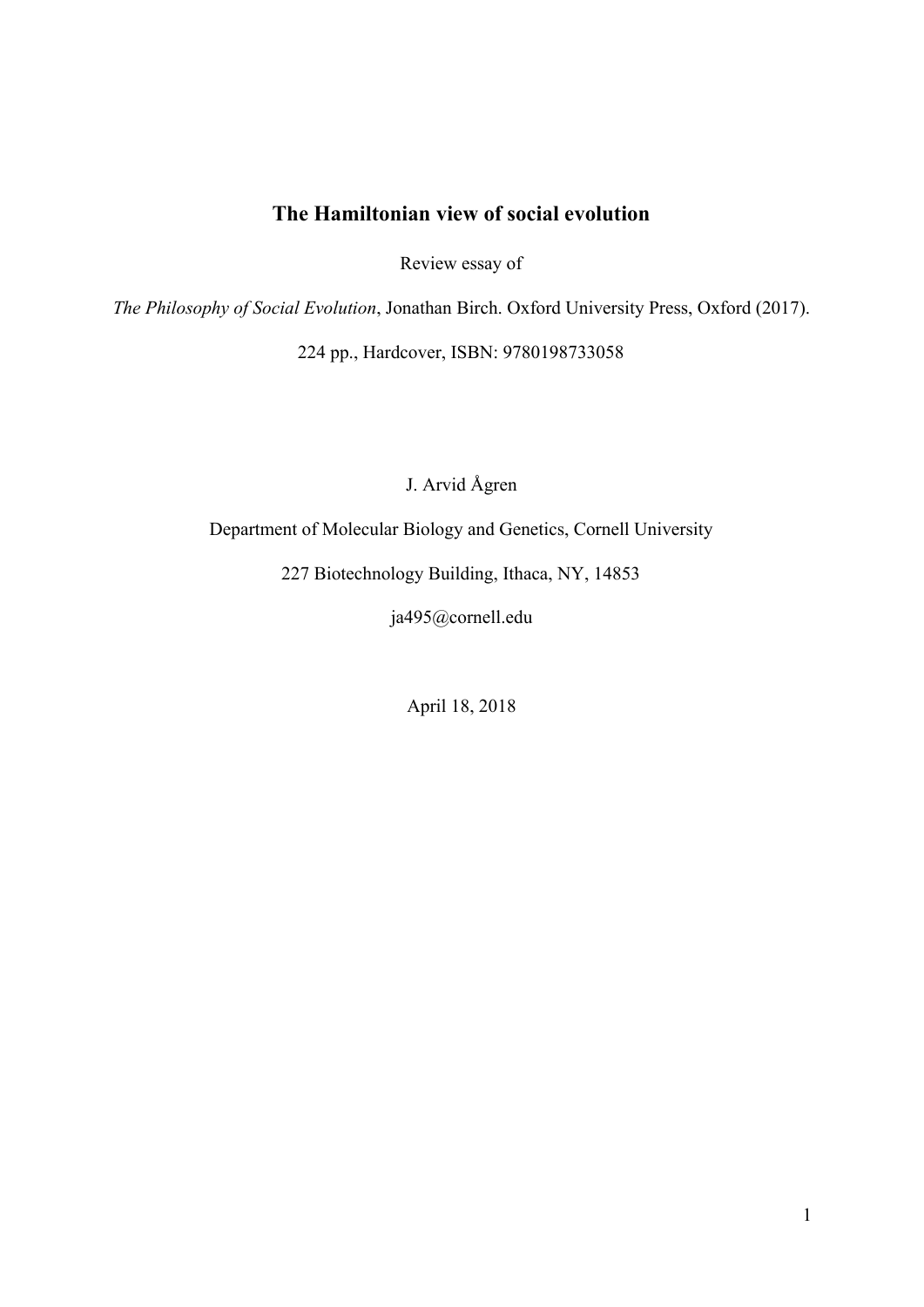## **Introduction**

In the obituary of her mentor Bill Hamilton, the American entomologist and evolutionary biologist Marlene Zuk wrote that the difference between Hamilton and everyone else was "not the quality of his ideas, but their sheer abundance" [\(Zuk 2000\)](https://paperpile.com/c/DdIufk/tJwHN). The proportion of his ideas that were actually good was about the same as anyone else, "the difference between Bill and most other people was that he had a total of over one hundred ideas, with the result that at least ten of them were brilliant, whereas the rest of us have only four or five ideas as long as we live, with the result that none of them are". Hamilton indeed had many good ideas. Over the years he made substantial contributions to the study of the origin of sex, genetic conflicts, and the evolution of senescence [\(Ågren 2013\).](https://paperpile.com/c/DdIufk/ADJ6K) His best idea, and the one that bears his name, is about the evolution of social behaviour, especially altruism. Hamilton's Rule, and the related concepts of inclusive fitness and kin selection, have been the bedrock of the study of social evolution for the past half century (Figure 1).

Jonathan Birch's recent book *The Philosophy of Social of Evolution* is a superb exploration of philosophical implications of Hamilton's work. The philosophy of biology has a long-standing close relationship with evolutionary biology (maybe too close some have argued [\(Pradeu 2017\)](https://paperpile.com/c/DdIufk/dIvoN)). Within evolutionary biology, the study of social evolution has been especially important. In a recent interview [\(Marshall 2016\),](https://paperpile.com/c/DdIufk/oeOL5/?prefix=Marshall&noauthor=1) Elliot Sober, one of the founders of the field, described how he to came to the philosophy of biology after being intrigued by William Wimsatt's review of George C. Williams's classic critique of group selection *Adaptation and Natural Selection* [\(Williams 1966; Wimsatt 1970\).](https://paperpile.com/c/DdIufk/mrMzh+ipIMQ) Pioneering books in the field of philosophy of biology, like Sober's *The Nature of Selection* [\(Sober 1984\)](https://paperpile.com/c/DdIufk/hkSKw), Elizabeth Lloyd's *The Structure and Confirmation of Evolutionary Theory* [\(Lloyd 1988\),](https://paperpile.com/c/DdIufk/6SY47) and Daniel Dennett's *Darwin's Dangerous Idea* [\(Dennett 1995\)](https://paperpile.com/c/DdIufk/5Ebkv) all dedicated large chunks to the issues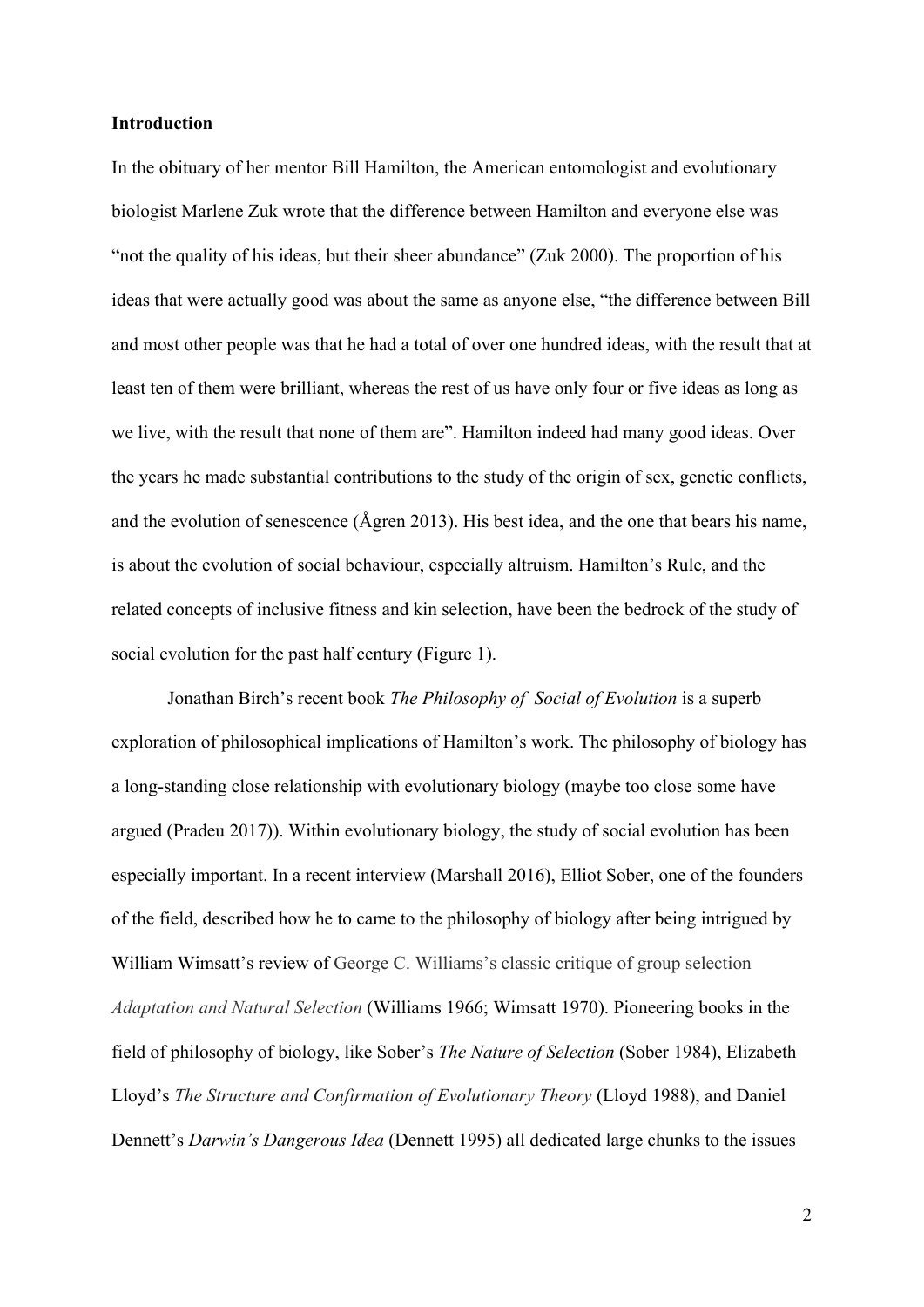of causality, altruism and selfishness, and the levels of selection, raised by influential books on social evolution, especially Williams' *Adaptation and Natural Selection* and Richard Dawkins' *The Selfish Gene* [\(Dawkins 1976\).](https://paperpile.com/c/DdIufk/A3eiw/?prefix=Dawkins&noauthor=1) These authors belong to the finest tradition in the philosophy of science. They are deeply informed about the biology in question and their work contributed to the advancement of not only to philosophy of biology but to its practice as well. Early on in *The Philosophy of Social Evolution* (p. 9), Birch aligns his book to this tradition, to which Brandon [\(1990\),](https://paperpile.com/c/DdIufk/v3oL6/?noauthor=1) Okasha [\(2006\),](https://paperpile.com/c/DdIufk/yQMZl/?noauthor=1) and Godfrey-Smith [\(2009\)](https://paperpile.com/c/DdIufk/sGhtd/?noauthor=1) also belong, and in my view the book fits squarely in that company.

In *The Philosophy of Social Evolution* Birch provides a comprehensive introduction to the conceptual foundations of the Hamiltonian view of social evolution, and a passionate defence of its enduring value in face of the recent high profile criticism. The book is divided into two parts: Foundations (five chapters) and Extensions (three chapters). The early parts lay out the Hamiltonian approach to social evolution. In particular, Birch takes his starting point in David Queller's formulation of Hamilton's Rule [\(Queller 1992\),](https://paperpile.com/c/DdIufk/x671s) dubbed Hamilton's Rule General (HRG), and this version is central to the arguments throughout the book. In this review essay, I will therefore first outline HRG and its derivation. With this in place, I will then navigate through the often quite fierce disagreements that Hamilton's Rule, including HRG, generates and evaluate Birch's central argument of the book that HRG serves as an organizing framework for social evolution research under which we can compare and interpret more detailed causal models. The book also contains novel insights on group vs. kin selection models, conceptions of social fitness, and recent developments in the study of the origin of multicellularity and cultural evolution. These chapters are all stimulating, but in the interest of space I will spend the remainder of the review on what I take to be three of the most exciting implications of Hamilton's thinking raised by Birch: (1) the extension of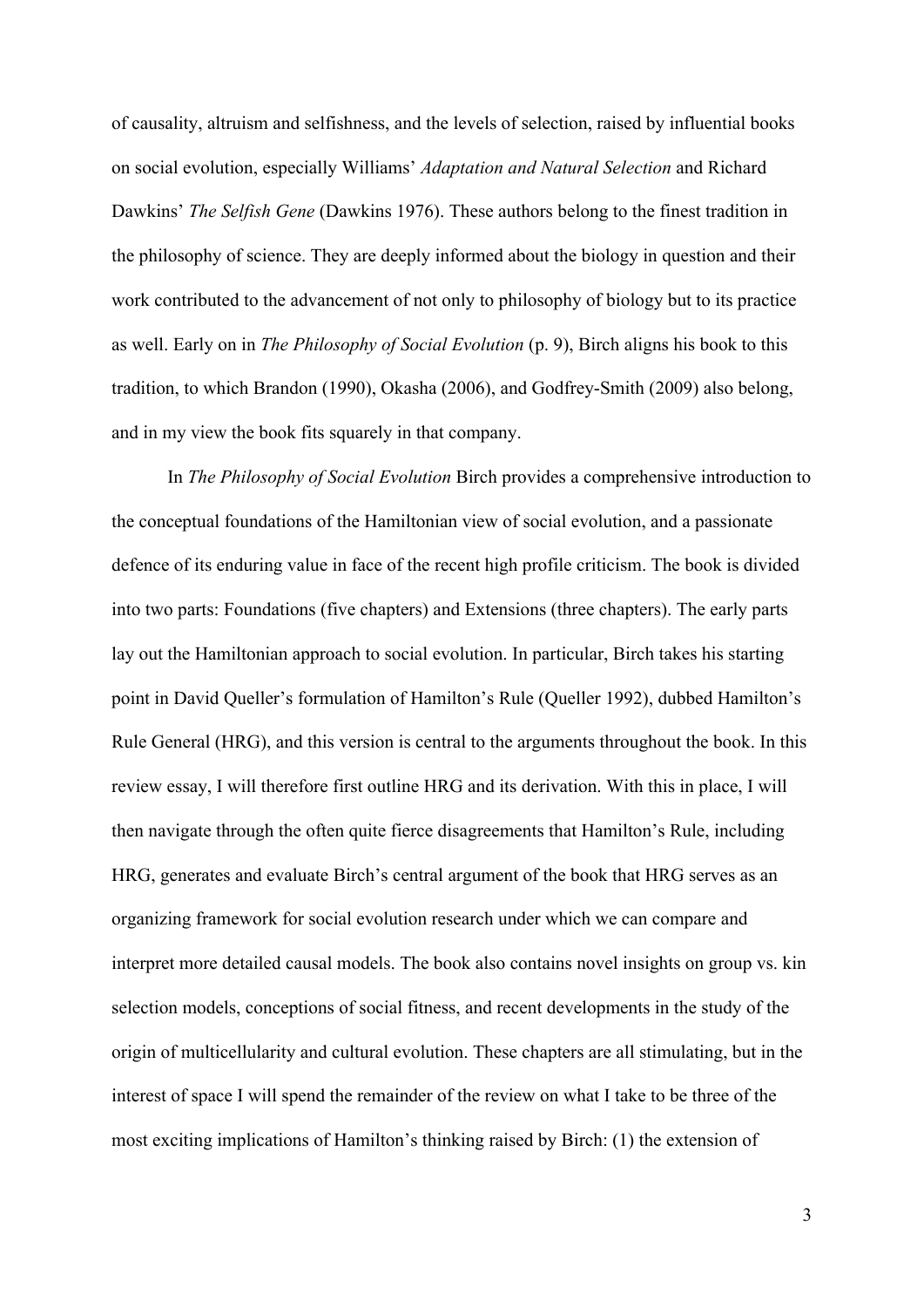Hamilton's Rule to mobile genetic elements, (2) maximization of inclusive fitness models and the idea of adaptation as organism design, and (3) the relationship between Hamilton's approaches to social behaviour and the gene's-eye view of evolution.

# **Defining Hamilton's Rule**

One of the most famous anecdotes in evolutionary biology involves the Orange Tree pub, once located around the corner from the University College London at the intersection of Gower Street and Euston Road<sup>1</sup>. In it, some time in the 1950s, JBS Haldane is meant to have proclaimed (after "calculating on the back of an envelope for some minutes") to his graduate student John Maynard Smith that "he was prepared to lay down his life for eight cousins or two brothers" [\(Maynard Smith 1975\).](https://paperpile.com/c/DdIufk/3yhix/?prefix=Maynard%20Smith&noauthor=1) This quip is often used to summarize the essence of our modern understanding of social evolution: costly social behaviour (altruism) can evolve if it is preferentially directed towards relatives. Independently of Haldane, Hamilton formalized this insight in two papers: a short note in *The American Naturalist* in 1963 and then a majestic two-part paper in *The Journal of Theoretical Biology* the following year [\(Hamilton](https://paperpile.com/c/DdIufk/F6bww+ujyTF/?prefix=Hamilton,&noauthor=1,1) [1963, 1964\)](https://paperpile.com/c/DdIufk/F6bww+ujyTF/?prefix=Hamilton,&noauthor=1,1). And while Maynard Smith would be instrumental in getting the 1964 paper published, their relationship never really recovered from what Hamilton considered a gross oversight by Maynard Smith in repeatedly attributing the basic insight to Haldane [\(Segerstrale 2013\).](https://paperpile.com/c/DdIufk/RG4tB)

The current controversy over Hamilton's Rule can be illustrated by contrasting two quotes from leading authors on each side of the debate. One the one hand, in the paper that kicked it all off, Nowak et al. [\(2010\)](https://paperpile.com/c/DdIufk/nxmfg/?noauthor=1) write that Hamilton's Rule "almost never holds". On the

<sup>&</sup>lt;sup>1</sup> In a fantastic piece of detective work, Birch reveals that after the Orange Tree was demolished in 1963, the rubble was used for the photo on the cover of the Beatles' EP *Twist and Shout*.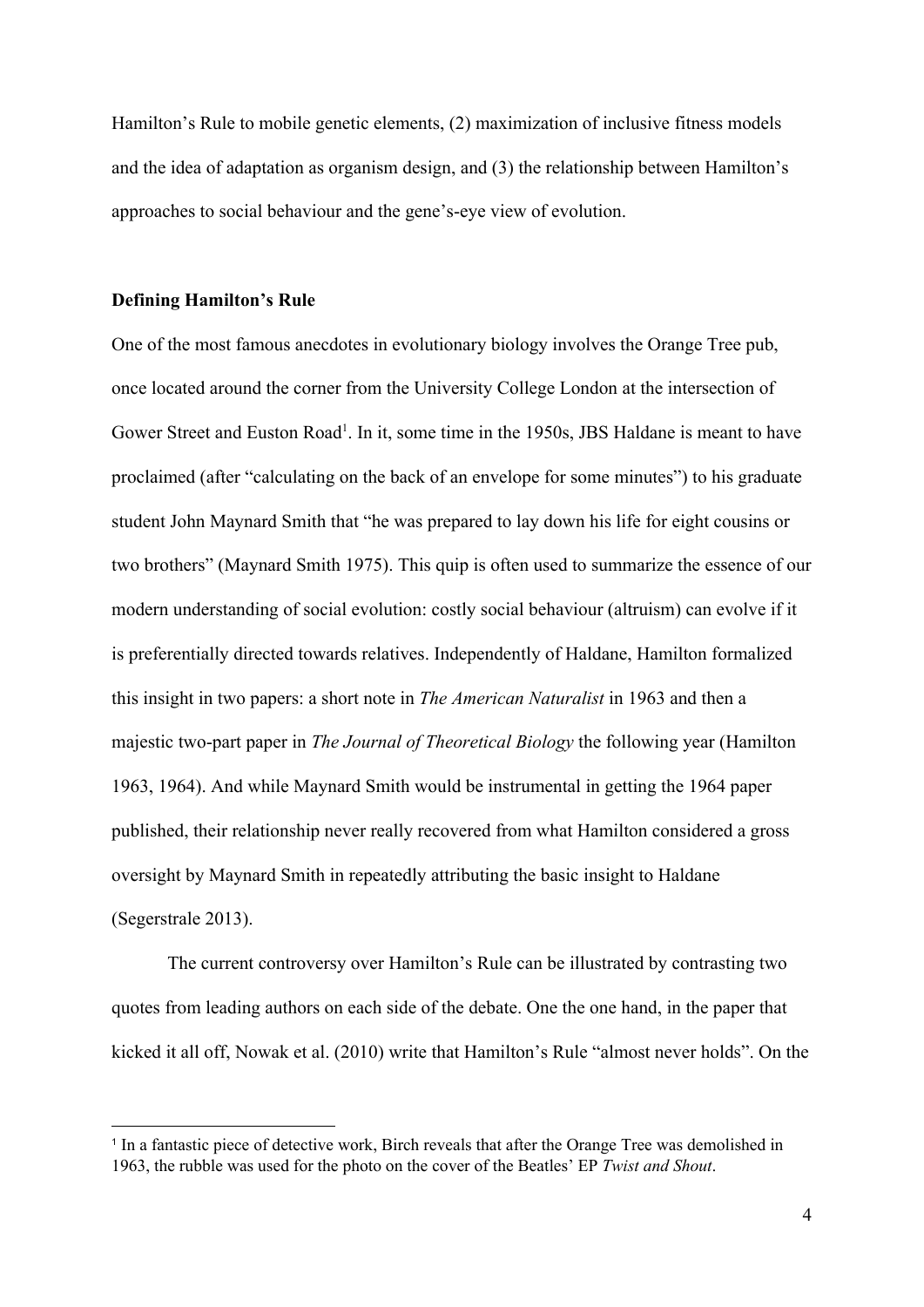other, Gardner et al. [\(2011\)](https://paperpile.com/c/DdIufk/vlYdd/?noauthor=1) describe the Nowak et al. statement as "simply incorrect" and go on to argue that Hamilton's Rule has "the same generality and explanatory power as the theory of natural selection itself". More recently, the skeptical attitude is clearly laid out in van Veelen et al. [\(2017\),](https://paperpile.com/c/DdIufk/tfbg0/?noauthor=1) and the enthusiastic case receives a book-length treatment in Marshall [\(2015\).](https://paperpile.com/c/DdIufk/0qYT8/?noauthor=1)

While the informal version of Hamilton's Rule ( $rb > c$ ; Figure 1) will make an appearance in most introductory evolution courses, the version subject to current debate takes a bit more getting used to. Birch's introduction to this version, David Queller's [\(1992\)](https://paperpile.com/c/DdIufk/x671s/?noauthor=1) 'general model' referred to as 'HRG', is very instructive. In particular, it does an excellent job highlighting the key assumptions that make HRG simultaneously so attractive for its supporters and so unbearable for its critics. The following passage outlining the HRG derivation will therefore largely follow Birch's lead.

Queller's derivation of Hamilton's Rule takes its starting point in the Price equation [\(Price 1970; Frank 2012\)](https://paperpile.com/c/DdIufk/3zaF9+tepc7). The Price equation is a simple abstract statement about evolutionary change from one generation to the next, such that

$$
\Delta \overline{p} = \frac{1}{w} \left[ Cov \left( w_i, p_i \right) + E \left( w_i \Delta p_i \right) \right] (1)
$$

The change in population frequency of a given allele ( $\Delta \bar{p}$ ), where  $p_i$  is the individual gene frequency of the *i*<sup>th</sup> individual for the allele under consideration, is the sum of two population statistics. The first is the selection term, given by  $Cov(w_i, p_i)$ , the covariance between individual fitness  $(w_i)$  and individual gene frequency  $(p_i)$ , and the second is the transmission term,  $E(w_i \Delta p_i)$ , the expected change in  $p_i$  between parent and offspring. They are both weighed by the population mean fitness  $\overline{w}$ . With this in place, Birch outlines the three key assumptions made by Queller in deriving HRG from the Price equation.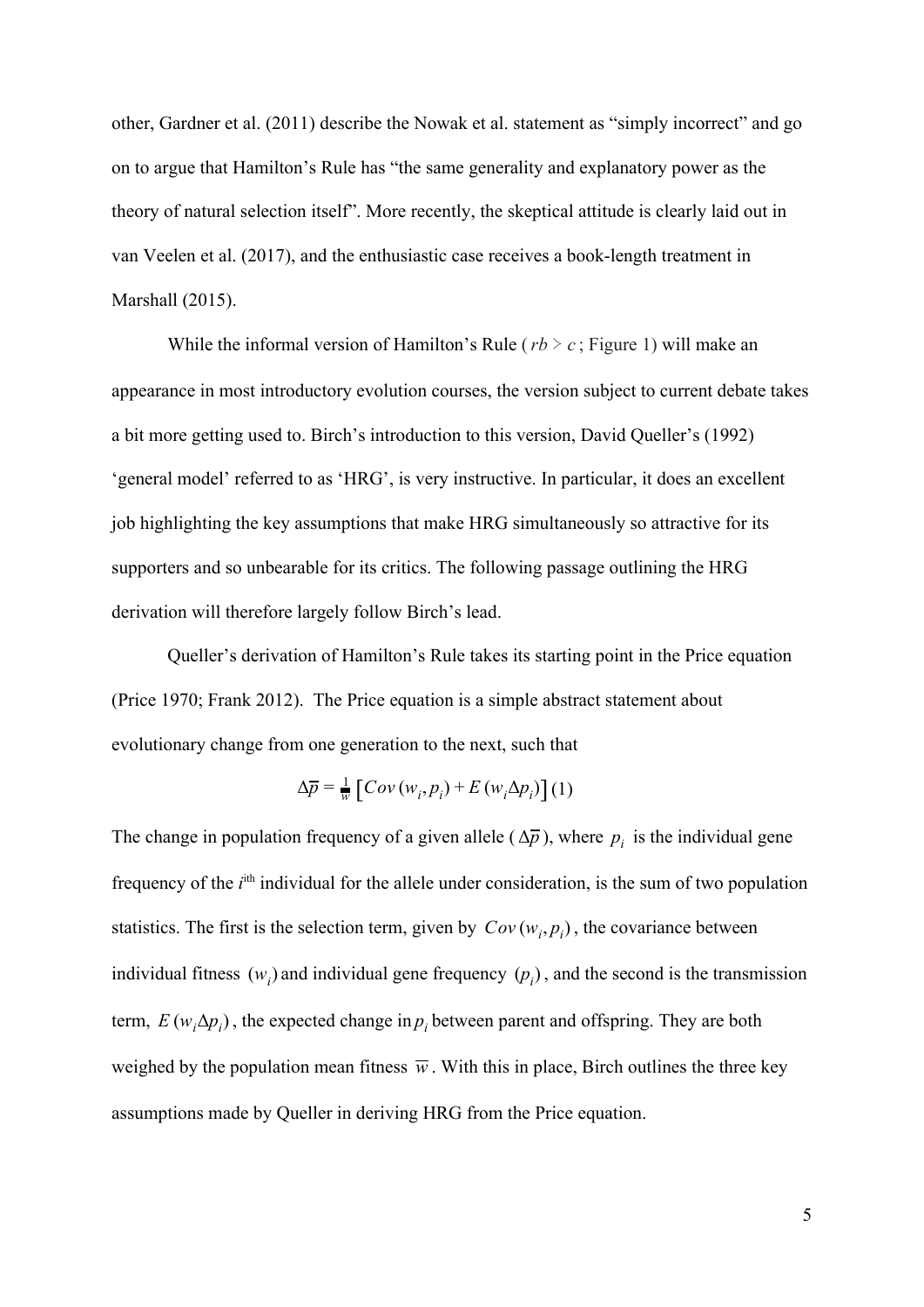First,  $p_i$  is reinterpreted as a breeding value, as used in quantitative genetics. This is possible because  $p_i$  can be thought of as not just an individual gene frequency, but as a linear combination of frequencies across multiple alleles of multiple loci. From this, Δ*p* becomes the change in a quantitative polygenic trait. Next, the transmission term  $E(w_i \Delta p_i)$  is assumed to be 0. This has two biological implications. Number one is that processes like segregation distortion, gametic selection, and genetic drift are assumed be negligible. Number two is that the average effects of alleles on the considered phenotype are constant. Because dominance and epistasis can both cause this assumption to be violated, one way to conceptualize it is to think of the 'genic environment' being held fixed. (An assumption one might recognize from discussions of Fisher's [\(Fisher 1930\)](https://paperpile.com/c/DdIufk/NPHAQ) fundamental theorem of natural selection [\(Okasha 2008;](https://paperpile.com/c/DdIufk/yuSyB+KFX2V) [Ewens 2010\)](https://paperpile.com/c/DdIufk/yuSyB+KFX2V).) Both assumptions are quite substantial and I will return to them later in the review. Finally, with  $E(w_i \Delta p_i)$  dropped,  $Cov(w_i, p_i)$  is conceived as the effect of natural selection on the evolutionary change of the trait under study and we are left with

$$
\Delta \overline{p} = \frac{1}{w} \left[ Cov(w_i, p_i) \right] (2)
$$

To get from this to the familiar  $rb > c$ , the selective covariance term must be partitioned into *rb* and *c* . Queller achieved this by making use of the Lande–Arnold regression model of fitness [\(Lande and Arnold 1983\)](https://paperpile.com/c/DdIufk/XOCu3) and therefore first stating the fitness of the of the *i*<sup>th</sup> individual using a linear regression model, such that

$$
w_i = \alpha + \beta_1 p_i + \beta_2 \widehat{p}_i + \varepsilon_{w_i} (3)
$$

The linear function considers the gene frequency of a given individual  $(p_i)$ , as well as the average individual gene frequency of its social partners  $(\hat{p}_i)$ . It then captures the partial regression of an individual's fitness on that individual's gene frequency  $(β<sub>i</sub>)$ , accounting for the that of the social partners' and the partial regression of an individual's fitness on the gene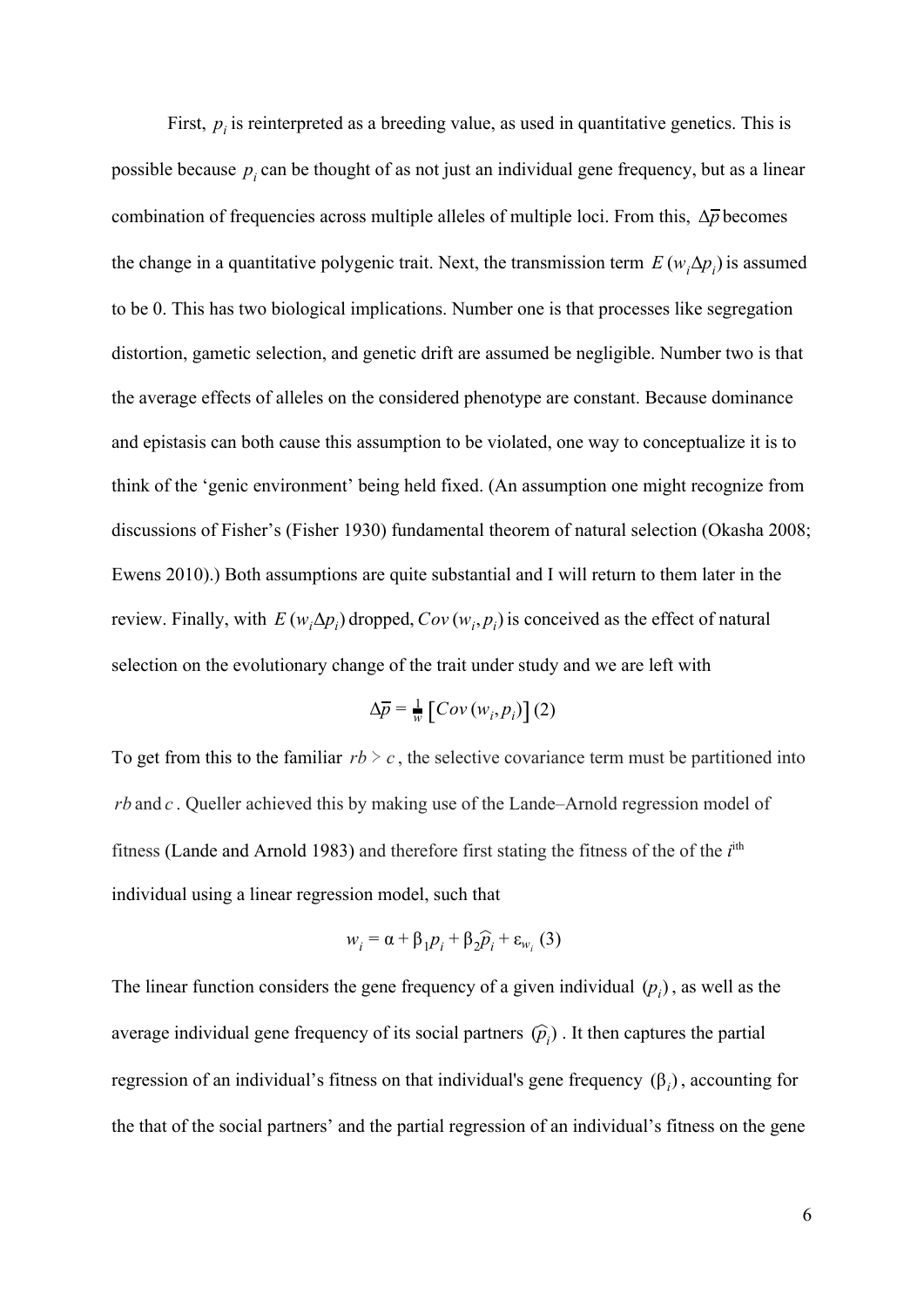frequency of social partners', this time accounting for that individual's gene frequency. α is the non-social part of fitness and taken to be the same for all individuals.  $\varepsilon_{w_i}$  is the traditional error term of linear regressions, here it represents the discrepancy between actual and predicted fitness of the *i*<sup>th</sup> individual. This regression model is then substituted into the Price equation (2), leading to

$$
\overline{w}\Delta\overline{p} = Cov(\alpha, p_i) + \beta_1 Var(p_i) + \beta_2 Cov(\widehat{p}_i, p_i) + Cov(\varepsilon_{w_i}, p_i)
$$
 (4)

Simplifying and rearranging to state the condition for the population mean of the trait of interest to increase  $(\Delta \overline{p})$  > 0 gives

$$
\Delta \overline{p} \geq 0 \Leftrightarrow \frac{\text{Cov}(\widehat{p}_i, p_i)}{\text{Var}(p_i)} \beta_2 \geq -\beta_1 \quad (5)
$$

Then, because *r*, *b, c,* in Hamilton's Rule can be defined as

$$
r = \frac{Cov(\hat{p}_i, p_i)}{Var(p_i)}
$$
,  $b = \beta_2$ , and  $c = -\beta_1$ 

this notation means that  $(5)$  can be rewritten as

$$
(\Delta \overline{p}) \geq 0 \Leftrightarrow rb \geq c \text{ (HRG)}
$$

This is the formulation of Hamilton's Rule that Birch, following a previous paper of his [\(Birch 2014b\),](https://paperpile.com/c/DdIufk/nyLwb/?prefix=Birch&noauthor=1) calls Hamilton's Rule General (HRG).

At this point, it is worth pausing and reflecting on what the variables in HRG actually mean. Because there is no such thing as a regression coefficient for a single data point, *r*, *b*, and *c* are not actually properties of individual organisms or of any given social interaction (which for example a first look at Figure 1 may have you believe). Instead, they are population statistics: *r* is the slope of the line of best fit plotting  $\hat{p}_i$  against  $p_i$  for every individual in the population, and *b* and *c* can be calculated from the plane of best fit after adding  $w_i$  to the  $\hat{p}_i$  against  $p_i$  plot. This formulation may at first seem strange, but it leads to a flexibility that can be a great strength, or a great weakness depending on who you ask.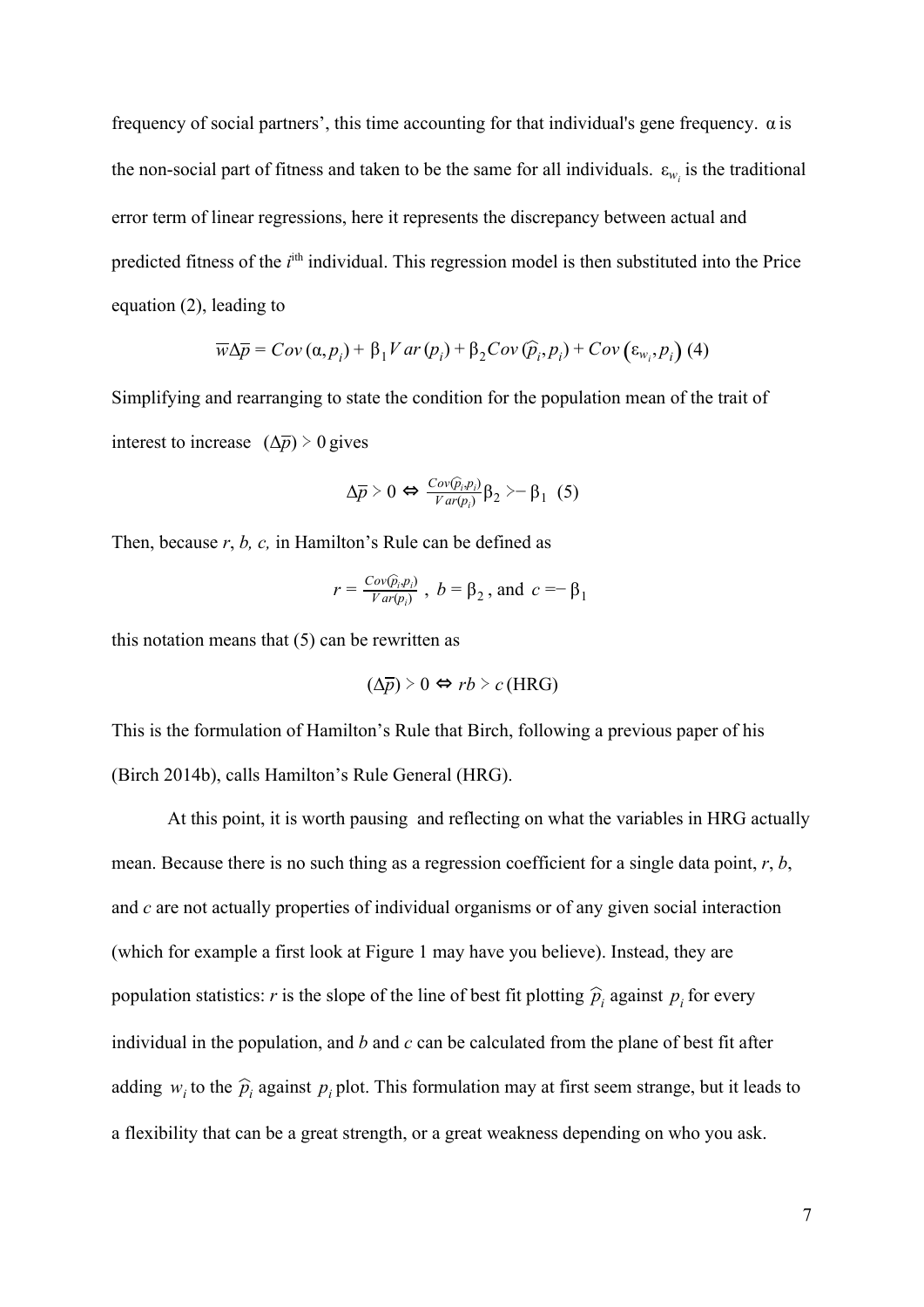#### **Hamilton's Rule as an organizing framework in social evolution**

The heart of Birch's defence of the Hamiltonian approach to social evolution is the proposition that HRG can act as an organizing framework that allows us to identify common mechanisms in the origin of social behaviours. It offers a classificatory scheme and common vocabulary to translate between models, which means that more detailed theoretical models can be interpreted, compared, and contrasted in a unified way (Figure 2).

Hamilton's Rule, however, has been subject to plenty of criticism. As I shall argue, HRG as an organizing framework provides good counter-arguments to these criticisms, though lands no knock-out punches. The criticisms can be divided into three broad themes: HRG is tautological, it makes no predictions, and it fails to generate causal explanations. Crucial to all arguments are the minimal assumptions of HRG. In fact, in a recent articulation of this criticism, Allen et al. [\(2013\)](https://paperpile.com/c/DdIufk/SMIW7/?noauthor=1) go so far as claiming that it requires *no* assumptions. Birch argues that this is not true and the omission of  $E(w, \Delta p)$  in HRG is a substantial one. Because of phenomena such as selfish genetic genetic transmission will be biased more often than many biologists probably appreciate, and  $E(w, \Delta p)$  will thus not equal 0, he is some ways correct, and I will return to my own issues with this assumption. On the other hand, the importance of selfish genetic elements is hardly at the heart of the disagreement between proponents and critics of HRG, so the relevance of this particular defence of HRG is somewhat limited. Nevertheless, any model is only is only ever as good as its assumptions (garbage in, garbage out, to be crass), and one can argue that because the assumptions of HRG are so minimal, so are the scientific insights that can be gained from it. This is a fair point. Indeed, HRG will be of little help in predicting evolutionary change in a given ecological situation. Similarly, because regression coefficients are used to define the parameters, it can only ever identify correlations not actual causations.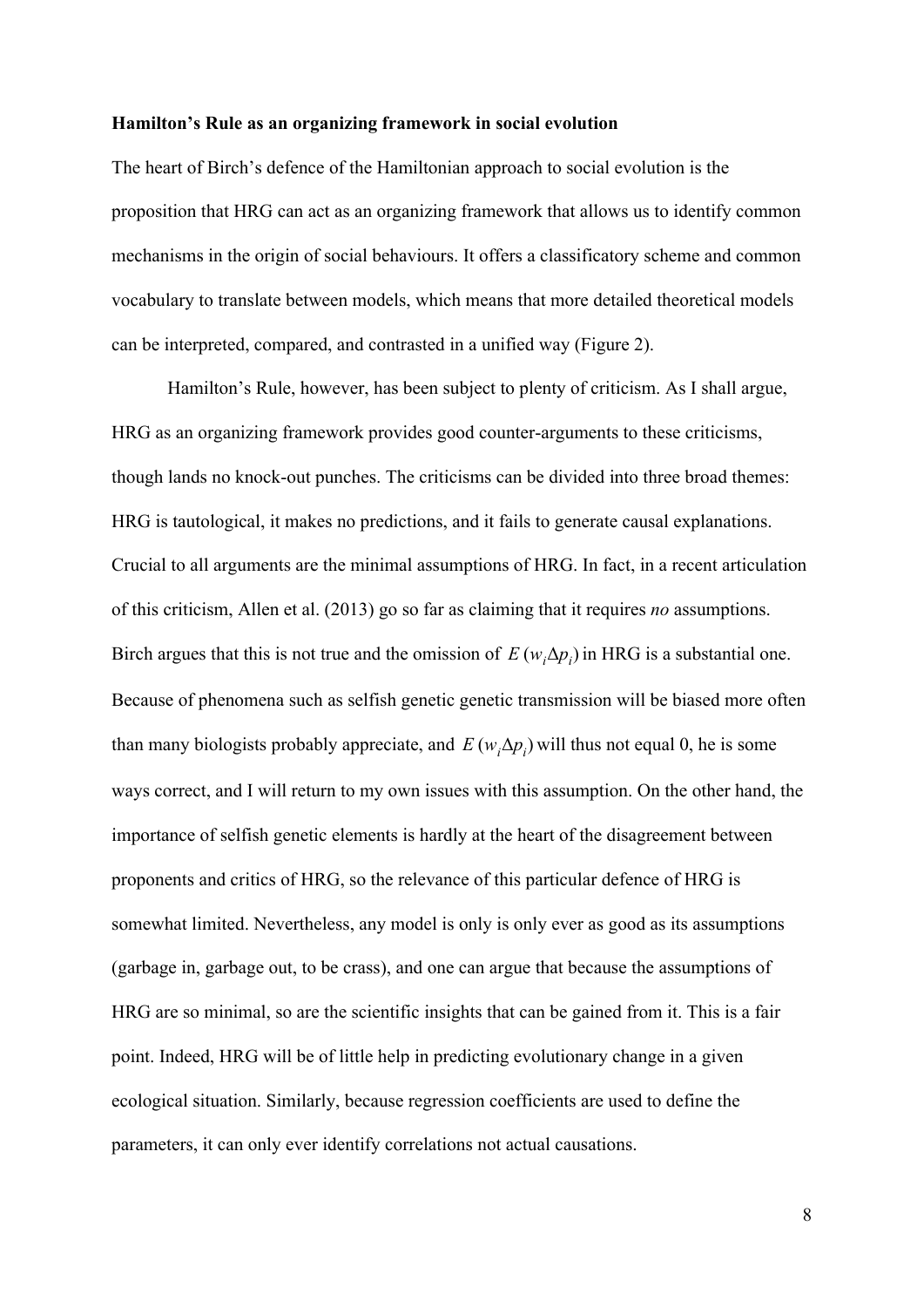Birch's reply, with which I am inclined to agree, is to concede several of these points (I would also concede that some defences of HRG have been characterized by hyperbolic claims about generality), but also to point that these criticisms measure the value of HRG against the wrong yard-stick. The point of HRG is not to provide exact fine grained causal explanations of particular scenarios, but instead offers a way to classify, compare, and contrast more detailed causally appropriate models. For example, while the mathematical details of, for example, Axelrod and Hamilton's game theoretical "tit-for-tat"-models [\(Axelrod and Hamilton 1981\)](https://paperpile.com/c/DdIufk/fOZv2) and Taylor and Frank's [\(1996\)](https://paperpile.com/c/DdIufk/9PCNF/?noauthor=1) kin selection differential equations are quite different, they can be can be translated into the HRG framework and shown to satisfy the  $rb > c$  inequality. It is worth highlighting that in these comparisons  $r, b$ , and *c,* are no longer meaningful separate entities. Instead, what matters is the *c* and the compound parameter *rb*. Should this be called Hamilton's Rule? Would it not be more accurate to rename *rb* as a single, rather than a compound, parameter? One might say that still calling this Hamilton's Rule, despite the intuitive notions of cost and benefit no longer residing in the parameters *b* and c, is an artificial attempt to keep an old notation that is no longer relevant. Whatever we call it (I personally do not see keeping the old notation as unproductive nostalgia), HRG does makes it possible to see biological phenomena as disparate as limited dispersal, shared habitat preferences, kin recognition, greenbeards, and horizontal gene transfer, as common mechanisms that can generate a positive genetic correlation between actor and recipient of a given social behaviour. Similarly, punishment, reciprocity, linkage, and pleiotropy are all mechanisms that link a behaviour that is costly in the short-term, with a long-term direct fitness benefit. This kind of unification is no way a trivial achievement.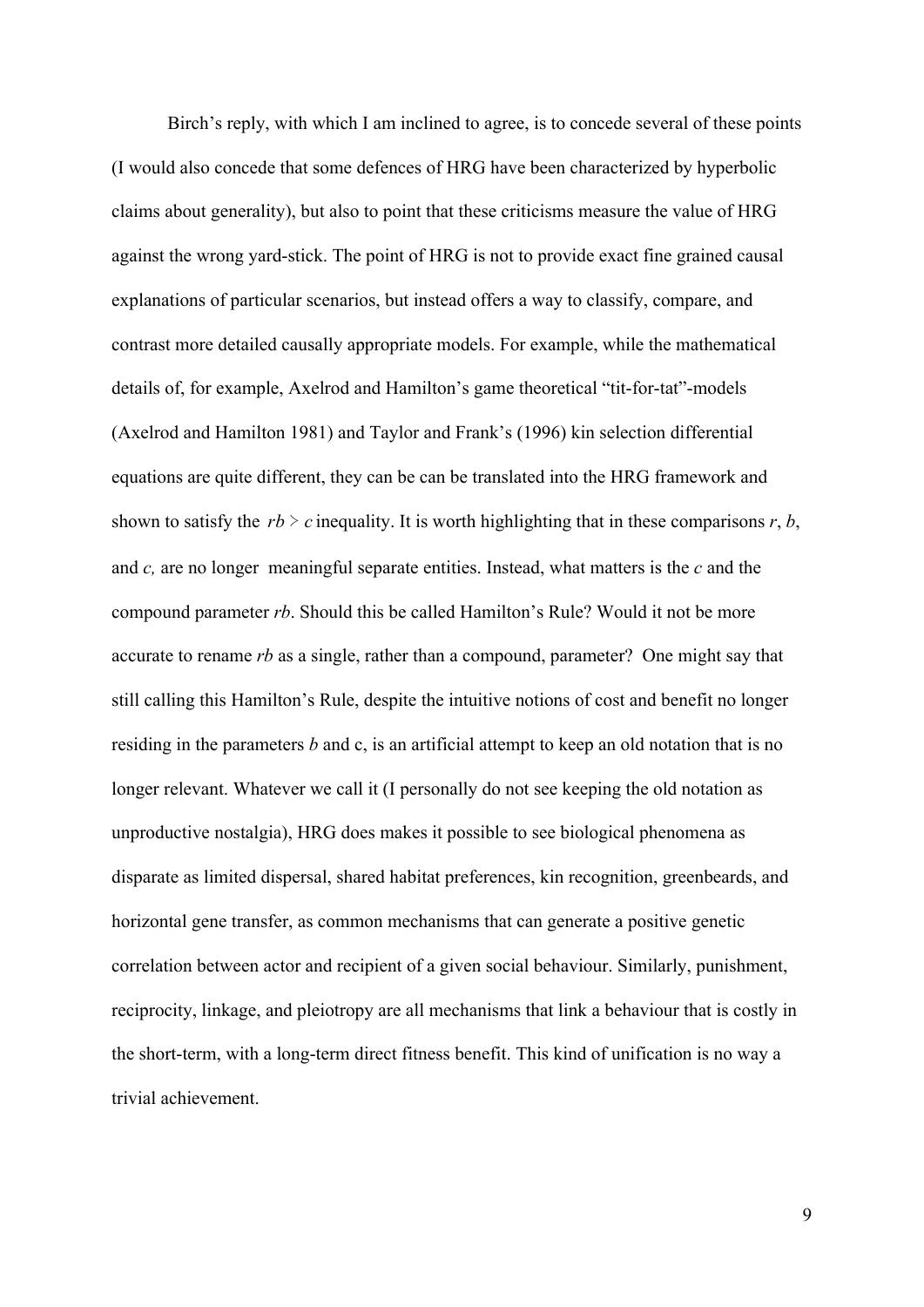It is perhaps also worth noting mathematical frameworks that themselves make no predictions, but facilitate comparisons between more specific models are no way unique to social evolution. For example, this is the case also in physics, as recently expressed by Nobel Prize winner Steven Weinberg:

"Our most important theories, like Newtonian mechanics and quantum mechanics, are not falsifiable, because they do not make predictions by themselves, but provide general frameworks for more specific theories, which do make predictions" [\(Horgan](https://paperpile.com/c/DdIufk/yYcEv) [2015\)](https://paperpile.com/c/DdIufk/yYcEv)

What, then, is purpose of mathematical models in evolutionary biology? If different models make the same empirical prediction, can, as John Maynard Smith once put it [\(1987\)](https://paperpile.com/c/DdIufk/8Igzv/?noauthor=1), any good Popperian consider the matter of choosing between models as anything other than pseudoscience? I do think there is a serious discussion to be had about different modeling traditions in evolutionary biology [\(Servedio et al. 2014\)](https://paperpile.com/c/DdIufk/G3sYT), not just whether we prefer one framework over another, but also why. In a commentary to a paper by Peter Godfrey-Smith and Benjamin Kerr that compared contextual and collective approaches to modeling multilevel selection [\(Kerr and Godfrey-Smith 2002\),](https://paperpile.com/c/DdIufk/skZVz) the same Maynard Smith [\(2002\)](https://paperpile.com/c/DdIufk/I2kaB/?noauthor=1) prefaced his criticisms by admitting that his gene-centred views "may merely reflect the fact that I prefer microscopic to holistic models: Maxwell-Boltzmann to classical thermodynamics, and Dawkins to Price's equation." That kind of honest philosophical transparency is exactly what we need more of in evolutionary biology.

## **Hamilton's Rule and mobile genetic elements**

In the first volume of his collected papers, *Narrow Roads of Gene Land*, Hamilton reflected on the inevitability of genomic conflicts: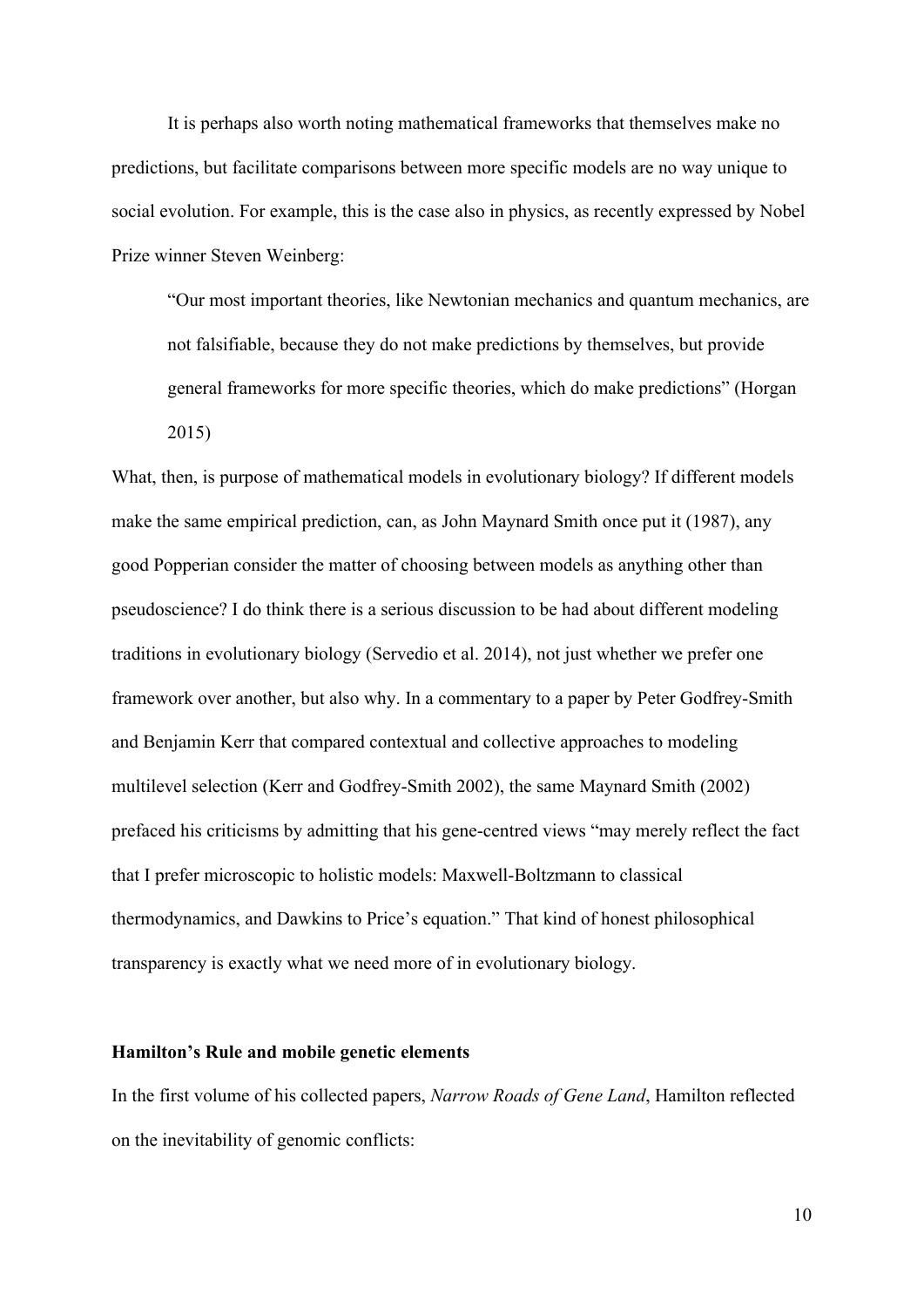"Seemingly inescapable conflict within diploid organisms came to me as both a new agonizing challenge and at the same time as a release from a personal problem I had had all my life  $(...)$  Given my realization of an eternal disquiet within, couldn't I feel better about my own inability to be consistent in what I was doing, about indecision in matters ranging from daily trivialities up to the very nature of right and wrong? (…) As I write these words, even as to be able to write them, I am pretending to a unity that, deep inside myself, I now know does not exist. I am fundamentally mixed, male with female, parent with offspring, warring segments of chromosomes..." [\(Hamilton](https://paperpile.com/c/DdIufk/4xksM/?locator=134-135&prefix=Hamilton&noauthor=1) [1996, 134–135\)](https://paperpile.com/c/DdIufk/4xksM/?locator=134-135&prefix=Hamilton&noauthor=1)

That organisms are characterized by an "eternal disquiet within" is also a major theme of the thriving 'major transitions' research programme, which seeks common principles across the hierarchy of life, from genes to cells and organisms [\(Maynard Smith and Szathmáry 1995;](https://paperpile.com/c/DdIufk/hNSSN+vD9sx+ZmxPg/?prefix=Maynard%20Smith%20and%20Szathm%C3%A1ry,,&noauthor=1,0,0) [Bourke 2011; Ågren 2014\).](https://paperpile.com/c/DdIufk/hNSSN+vD9sx+ZmxPg/?prefix=Maynard%20Smith%20and%20Szathm%C3%A1ry,,&noauthor=1,0,0) Furthermore, the discovery that cooperation and other social behaviours are not restricted to large multicellular organisms, but are a defining feature of microbial life has not only added a new treasure trove of empirical data for the study of social evolution, but also has implications for our theoretical models. In particular, can the traditional models that were typically developed with animals in mind handle the unique biological features of selfish genetic elements, cancer cells, and social microbes? If not, what modifications need to be made?

In a stimulating chapter, Birch picks up on one of these features, the occurrence of within-species horizontal gene transfer ("gene mobility") among microbes. This kind of transfer is the source of a novel kind of genetic similarity between individuals. What, then, happens to relatedness (*r*) in light of this? Because relatedness is not defined in terms of traditional genealogical kinship, but as the statistical correlation at a given locus between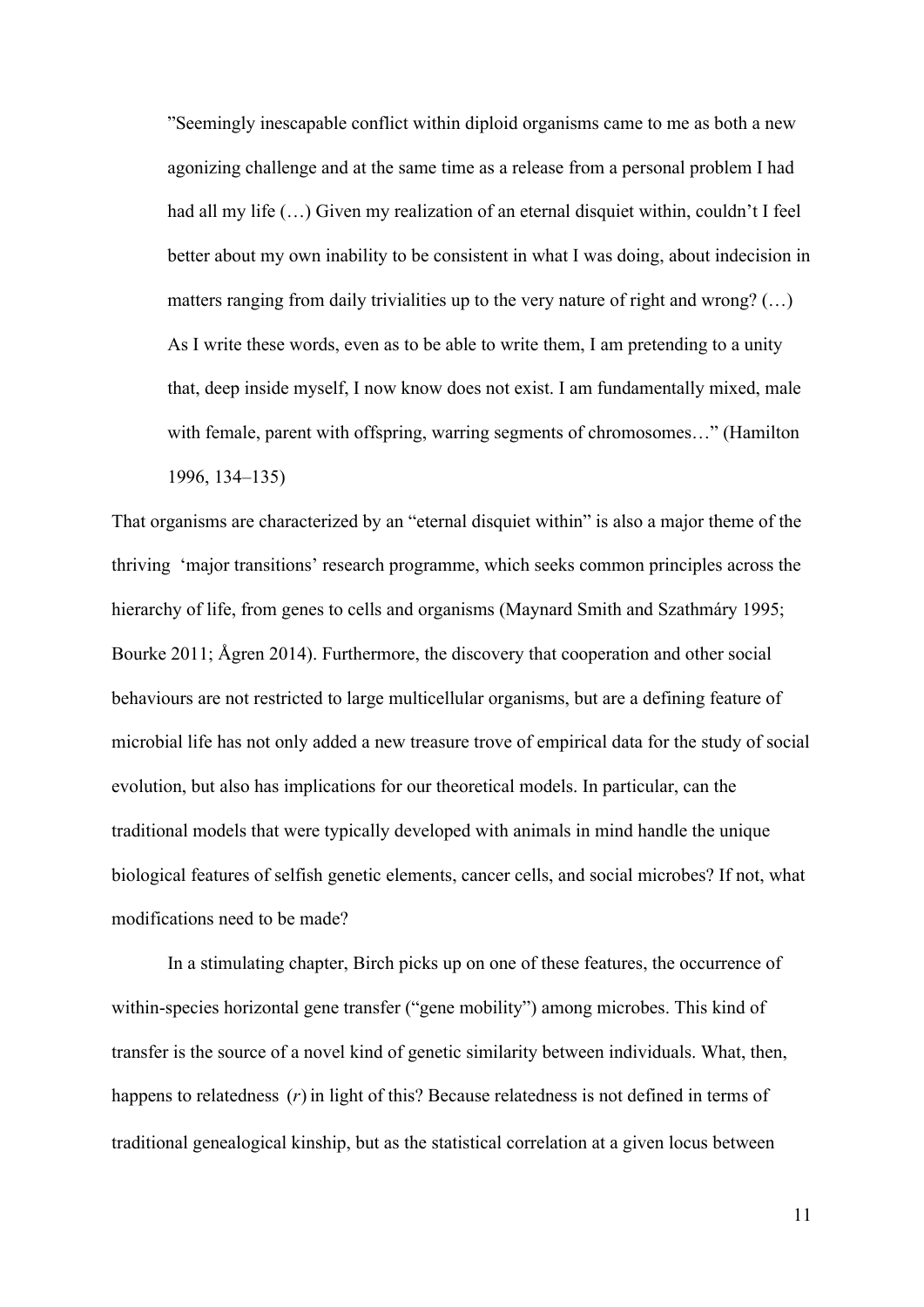actor and recipient of social behaviour, the current regression based models can be said to handle it rather well already. At the same time, horizontal gene movements violate the assumption that relatedness is constant across the life cycle. Birch constructs a version of HRG that accommodates gene mobility, which he calls Hamilton's Rule Mobile (HRM). One subtle effect of this formulation is that relatedness because of horizontal transfer  $(r_m)$ describes the statistical association at two points in time. The genic value of the actor is taken before the social act (here, as is typical in models of microbial social behaviour, production of a common good) and for the recipient it is taken after. As Birch points out, this kind of conceptualization may initially seem odd, but is easy to get your head around using a gene's-eye view. What matters for the fitness of a mobile genetic element is the fitness benefit of future carriers of it, regardless of whether those individuals are presently carrying it. I will return to the issue of individual contra gene-centred approaches to social evolution in the last section of this review.

Overall, this chapter, and the corresponding paper [\(Birch 2014a\)](https://paperpile.com/c/DdIufk/vu2ji/?prefix=Birch&noauthor=1), is a fine contribution not only to the philosophy of biology, but also to the science of biology. It is philosophy of biology at its best. An ambitious extension of this work would be to incorporate other kinds of mobile genetic elements, such as transposable elements and the simple replicators of the RNA world, both which have been examined independently in the context of social evolution models, but rarely together [\(Ågren 2016a\)](https://paperpile.com/c/DdIufk/LCmnQ).

#### **Maximization of inclusive fitness and adaptation as organism design**

Some of the most prolific of Hamilton's current defenders take the question of complex adaptation, the appearance of organisms as if they were designed, to be *the* central question of evolutionary biology [\(Kohn 2004; Gardner 2009; Grafen 2014\).](https://paperpile.com/c/DdIufk/VXjdr+txhsP+oPofR/?noauthor=0,1,1&prefix=,Gardner,Grafen) I am in many ways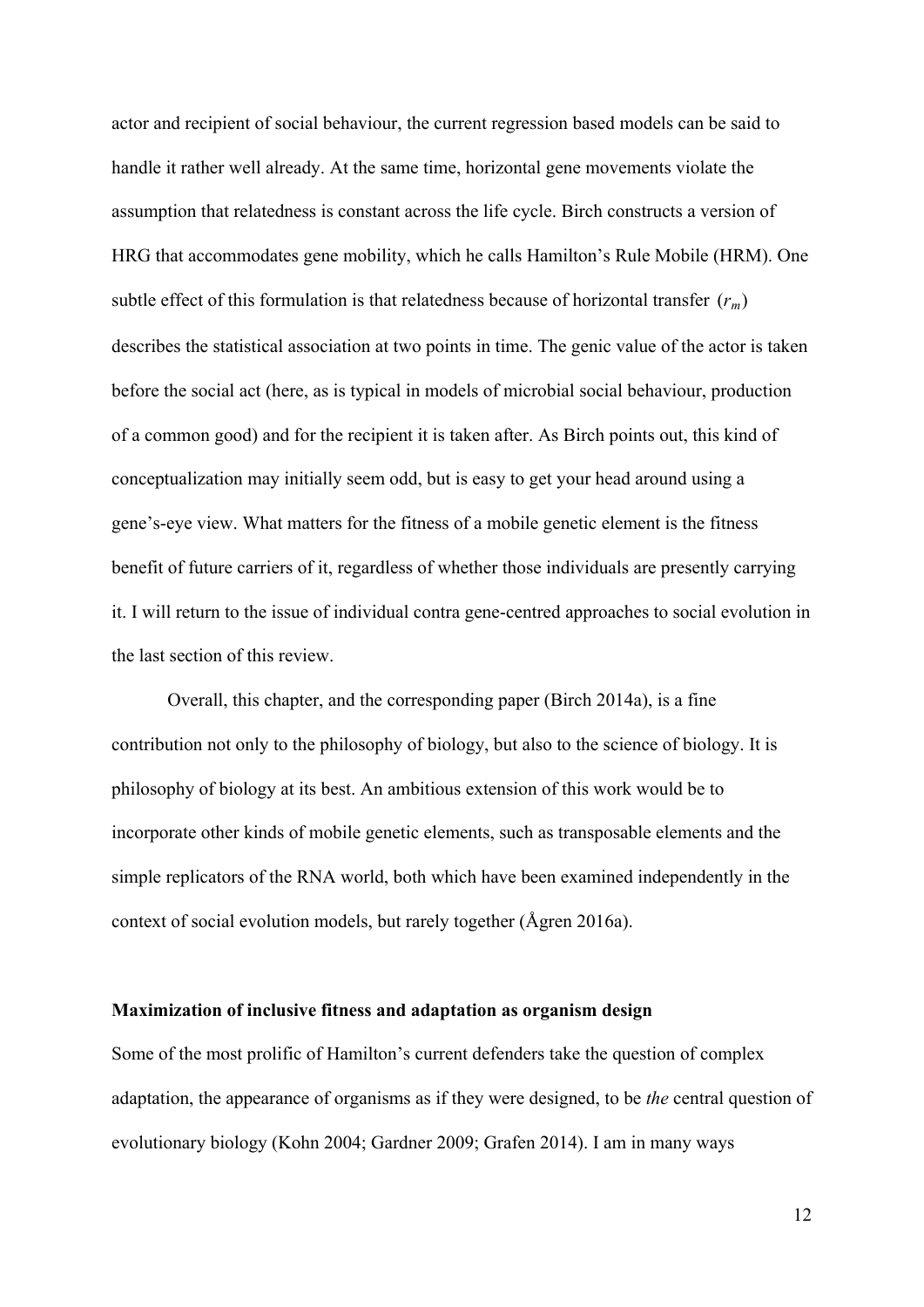sympathetic to this tendency. There really is something special about organisms. Subject to all known laws of physics, they are nonetheless different from any other physical entity. Organisms are what make biology unique as a distinct autonomous scientific discipline and the most striking feature of organisms is that they appear designed to thrive in their respective environments. What, then, should organisms appear to be maximized for? To many Hamilton supporters the answer is to maximize inclusive fitness [\(this view is most clearly articulated by](https://paperpile.com/c/DdIufk/Gxo42/?prefix=this%20view%20is%20most%20clearly%20articulated%20by%20West%20and%20Gardner&noauthor=1) [West and Gardner 2013\).](https://paperpile.com/c/DdIufk/Gxo42/?prefix=this%20view%20is%20most%20clearly%20articulated%20by%20West%20and%20Gardner&noauthor=1) The formal foundation for this claim rests on Alan Grafen's ambitious Formal Darwinism Projet [\(Grafen 2014; Grafen 2007\),](https://paperpile.com/c/DdIufk/oPofR+b66Zz/?prefix=Grafen,Grafen&noauthor=1,1) which seeks to establish a formal mathematical link between the process of natural selection (captured by a version of the Price equation) and phenotypic optimality (captured by the mathematics of optimization programmes).

Like Birch, I find much to admire in the Formal Darwinism Project, but ultimately remain skeptical of the claim that we should expect to find organisms adapted to maximize inclusive fitness in natural populations. There are both theoretical and empirical reasons for this. Inclusive fitness theory typically makes assumptions about the additivity as well as actor control of fitness effects, such that each fitness effect can be attributed to a single actor to which its inclusive fitness contributes. Nowak et al. [\(2010\)](https://paperpile.com/c/DdIufk/nxmfg/?noauthor=1) and Allen et al. [\(2013\)](https://paperpile.com/c/DdIufk/SMIW7/?noauthor=1) consider these assumptions to be so restrictive as to render the whole enterprise useless. Birch in contrast argues that the further commitment of inclusive fitness theorists to a Fisherian 'micromutationist' picture of how complex adaptations arise (more formally referred to as  $\delta$ -weak selection [\(Wild and Traulsen 2007\)\)](https://paperpile.com/c/DdIufk/5FNuz) can offer a way out. I do not have a strong view on this issue, one way or the other. More damning to me is the assumption of perfect genetic transmission, i.e. fair meiosis such that  $E(w_i \Delta p_i) = 0$  and so no role for segregation distorters and other kinds of selfish genetic elements. Gardner and Grafen [\(2009\)](https://paperpile.com/c/DdIufk/DjNrY/?noauthor=1) put it as follows: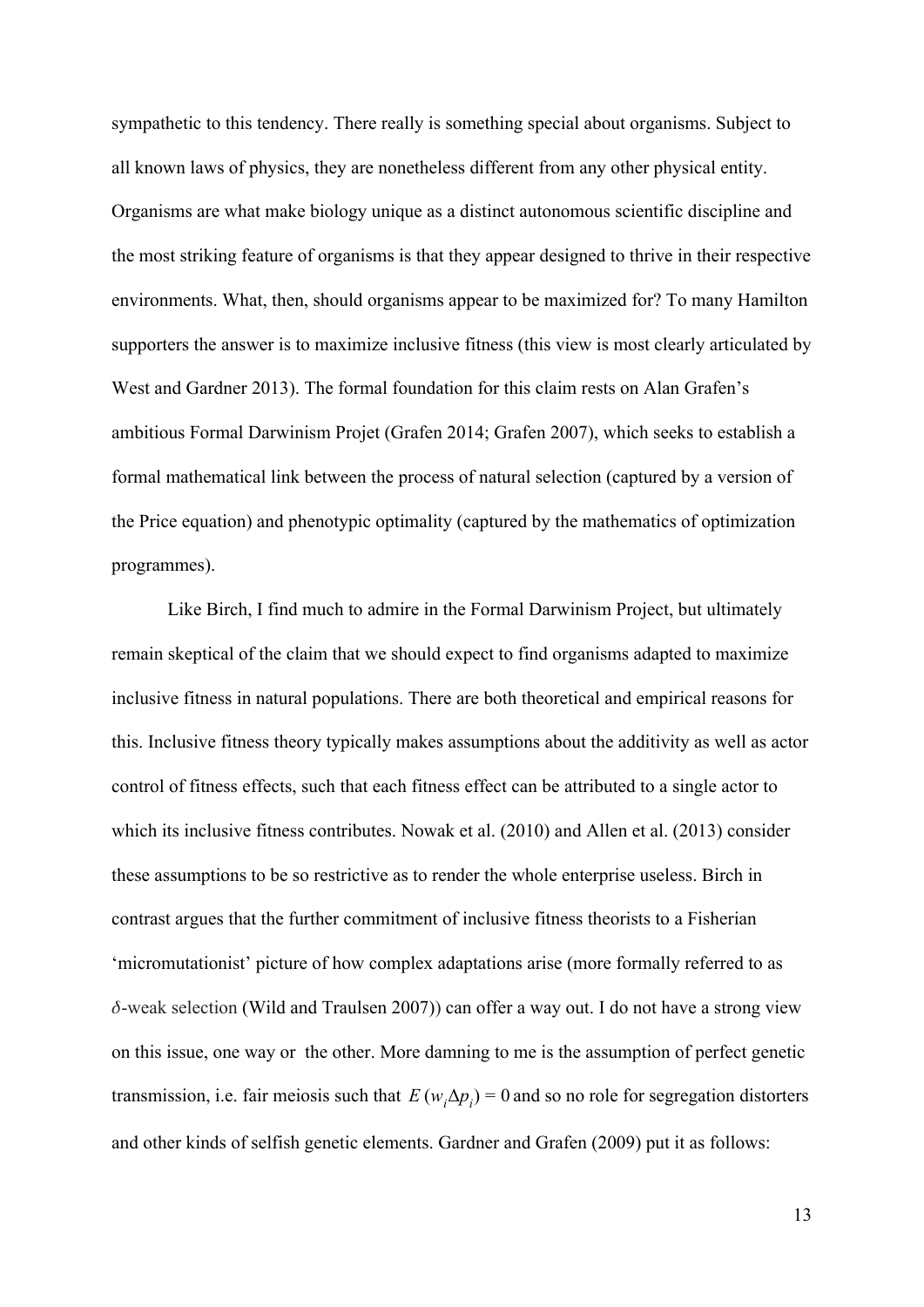"Mendelian outlaws are the exception rather than the rule, at least insofar as we are interested in understanding phenotypic evolution". I find this assumption hard to sustain in light of the sheer abundance of within-organisms conflict, not just from selfish genetic elements and other kinds of genomic conflicts [\(Burt and Trivers 2006\),](https://paperpile.com/c/DdIufk/VccXh) but also from selfish cell lineages such as cancer. These kinds of conflict are not just a curiosity with little evolutionary significance, but exactly what the fact that organisms are the product of major transitions in individuality teaches us to expect. As a consequence, I am, as I have argued before [\(Ågren](https://paperpile.com/c/DdIufk/y22Jk) [2016b\)](https://paperpile.com/c/DdIufk/y22Jk), more fond of viewing organisms as adaptive compromises [\(Haig 2014\),](https://paperpile.com/c/DdIufk/rwvFN) the product of multiple competing fitness interests, and whose very existence is a paradox [\(Dawkins](https://paperpile.com/c/DdIufk/nN4Y4/?prefix=Dawkins&noauthor=1) [1990\)](https://paperpile.com/c/DdIufk/nN4Y4/?prefix=Dawkins&noauthor=1). Taken together, while I agree that adaptation and the appearance of design deserve their central roles in evolutionary biology, its current formulation of seeing organisms as inclusive fitness maximizers requires us to ignore too much interesting biology.

## **Hamilton and the gene's-eye view of evolution**

A chief insight of the Hamiltonian approach to social evolution is that individual organisms can affect the transmission of their genes both through personal reproductive success, but also through the success of close relatives (direct vs. indirect fitness; Figure 2). Inclusive fitness provides a way to view this process from the perspective of the individual organism, but it can also be seen from a gene's-eye view [\(Dawkins 1976\).](https://paperpile.com/c/DdIufk/A3eiw/?prefix=Dawkins&noauthor=1) Indeed, Hamilton himself sometimes used this perspective. In his very first paper, the 1963 note in the *American Naturalist* he writes:

"Despite the principle of 'survival of the fittest' the ultimate criterion that determines whether [a gene for altruism] G will spread is not whether the behavior is to the benefit of the behaver but whether it is of benefit to the gene G." [\(Hamilton 1963\)](https://paperpile.com/c/DdIufk/F6bww/?prefix=Hamilton&noauthor=1)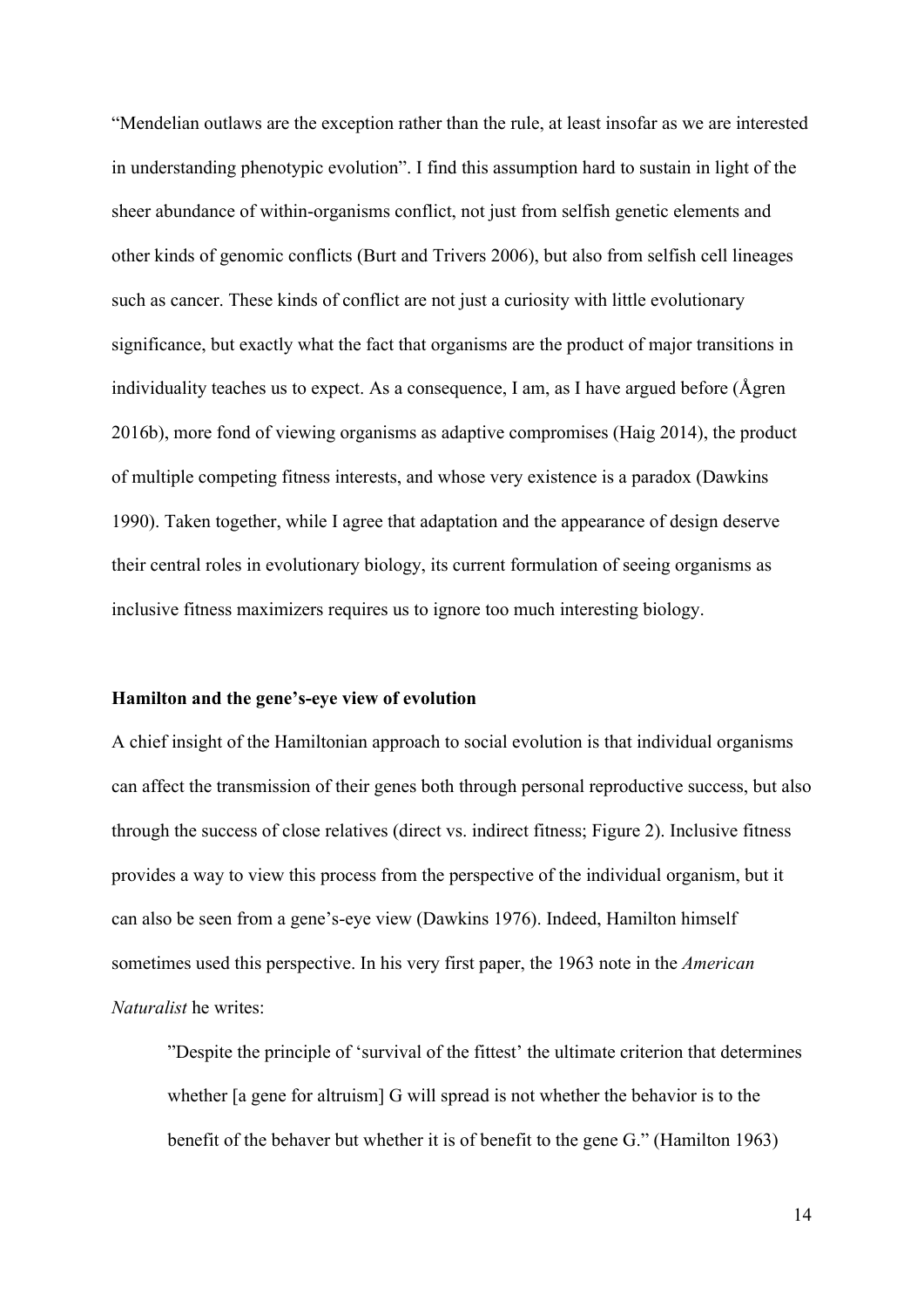The equivalence of gene's-eye view and inclusive fitness has been stressed by for example Richard Dawkins who opened *The Extended Phenotype [\(1982\)](https://paperpile.com/c/DdIufk/HEIP8/?noauthor=1)* with the necker cube as analogy to argue that both perspectives amount to the same thing (Table 1) .

**Table 1 The equivalence claim of gene's-eye view and inclusive fitness. From Dawkins (2015, p. 318)**

| Unit of selection   | Role       | Quantity maximized |
|---------------------|------------|--------------------|
| Gene                | Replicator | Survival           |
| Individual organism | Vehicle    | Inclusive fitness  |

Yet, the relationship between inclusive fitness and the gene's-eye is far from straightforward. Birch's discussion of Gardner's [\(2011\)](https://paperpile.com/c/DdIufk/uMBDk/?noauthor=1) model of kin selection under blending inheritance highlights one interesting snag, and I would like to add a few more. In his fun 2011 paper, Gardner showed that one can derive HRG without assuming particular inheritance (blending inheritance complicates the computation of relatedness coefficients, but does not make it impossible). He then argues that the relationship between inclusive fitness and the gene's-eye view is more for historical reasons, than conceptual connectivity. However, as Birch notes and as outlined above, the justification of dropping  $E(w_i \Delta p_i)$  in the derivation of HRG is that focusing on  $Cov(w_i, p_i)$  allows us to describe the natural selection part of evolutionary change in a constant environment. This assumption requires us to think of the environment of a given allele to include not just the external environment but also the rest of the genome. The idea of the genomic environment may seem strange to some, but has a long tradition stretching back all the way to Fisher [\(Fisher 1930\),](https://paperpile.com/c/DdIufk/NPHAQ) arguably the original father of the gene's-eye view [\(Edwards 2014\)](https://paperpile.com/c/DdIufk/7BDIJ). Thus, the formal connection between inclusive fitness and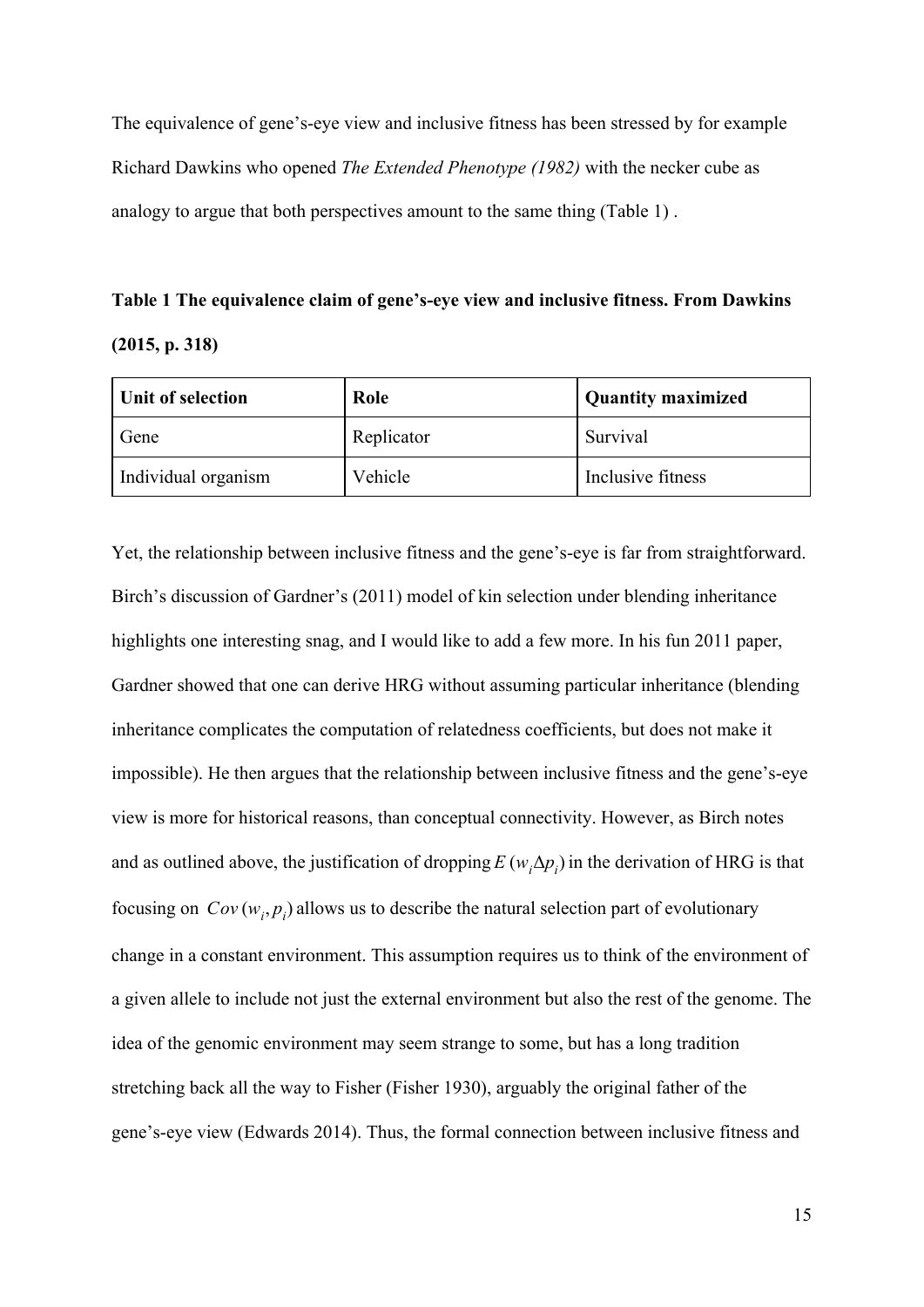the gene's-eye may only come through a subtle point in the derivation of HRG, but is not just a historical accident.

To this snag, I would add the ambivalent attitudes of some of the key players in the popularization and criticism of the ideas, including Hamilton himself. On the one hand, Hamilton was very willing to publicly go to bat for the gene's-eye view. He wrote a very enthusiastic review of *The Selfish Gene* for *Science* and in a letter to the editor vehemently protested Richard Lewontin's critical review for *Nature* of the same book [\(Lewontin 1977\),](https://paperpile.com/c/DdIufk/otuj9) calling it a disgrace and comparing Lewontin to Bishop Wilberforce [\(Hamilton 1977\)](https://paperpile.com/c/DdIufk/uyNxC/?prefix=Hamilton&noauthor=1). On the other hand, he seem to have remained committed to the individual centred inclusive fitness concept over the gene's-eye view. In the first few pages of his comprehensive 1972 review on altruism in social insects, he initially introduces his ideas using a gene-eye's view, but then proclaims "we can now abandon the fanciful viewpoint of individual genes" (p. 196) and relies for the majority of the paper on individual centered explanations [\(Hamilton 1972\)](https://paperpile.com/c/DdIufk/lToZJ/?prefix=Hamilton&noauthor=1).

The failure to fully commit to his own conceptual revolution frustrated some of his biggest supporters. Both Richard Dawkins and John Maynard Smith considered inclusive fitness a sound concept, but unnecessarily messy and prone to cause misunderstandings. Indeed, both thought that Hamilton introduced the concept to save the individual as the central player of evolution, and so did not follow through on his own logic and embrace the gene's-eye view. In the second volume of his autobiography, Richard Dawkins in characteristic prose described inclusive fitness as a "regrettably cumbersome bending over backwards to rescue the individual as the focus of our Darwinian attention instead of the gene" [\(2015, 319\)](https://paperpile.com/c/DdIufk/z9fy1/?locator=319&noauthor=1). John Maynard Smith, equally characteristically, simply called it "an absolute swine to calculate" [\(Maynard Smith 1997\).](https://paperpile.com/c/DdIufk/0aMaP/?prefix=Maynard%20Smith&noauthor=1)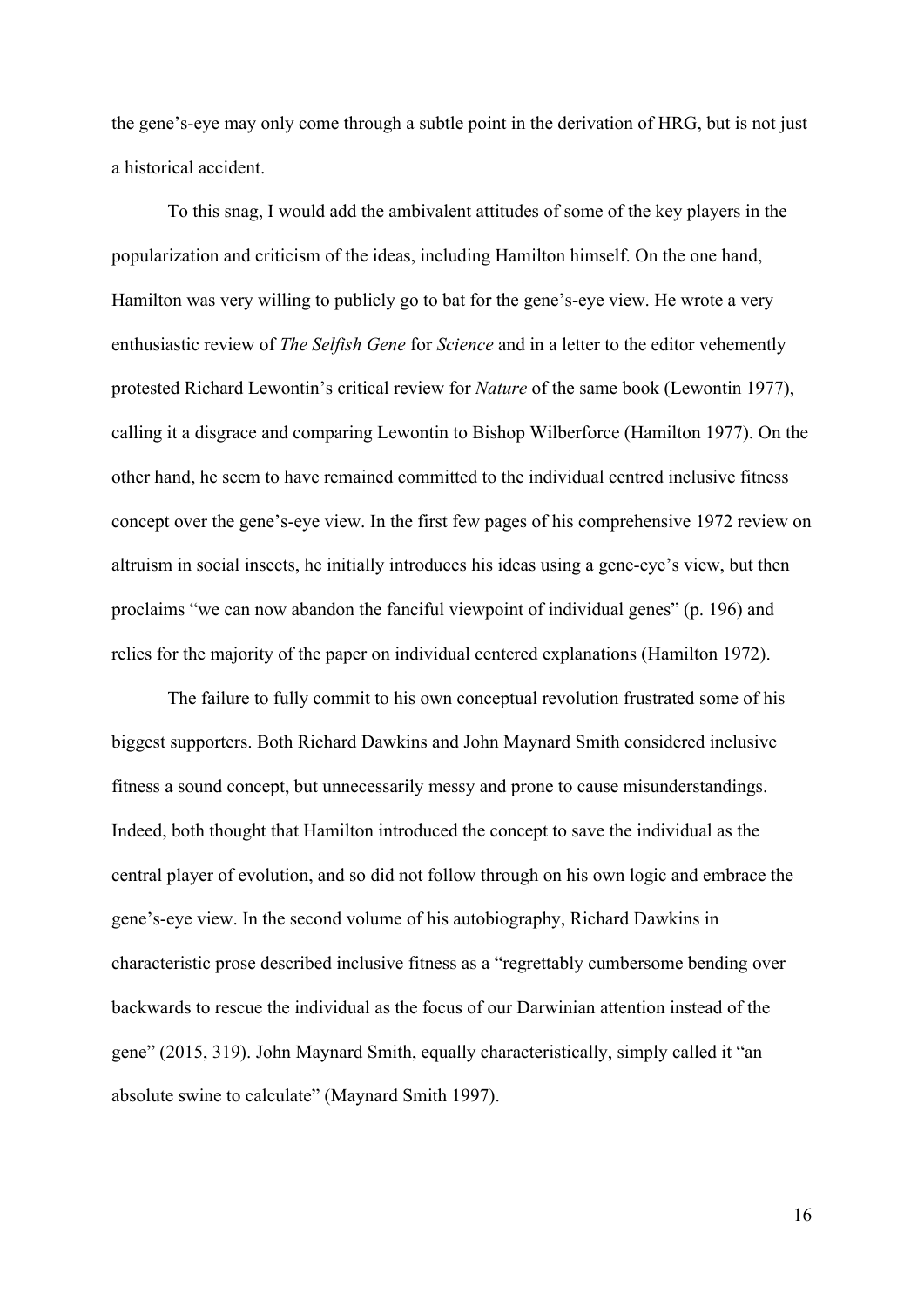The complaint that inclusive fitness is unnecessarily complicated, prone to misunderstanding, and that one should just focus on whether an allele with a given effect on social behaviour will invade the population reminds me of some of the Nowak et al. [\(2010\)](https://paperpile.com/c/DdIufk/nxmfg/?noauthor=1) criticism. Maybe, if their paper had included a nod to their historical predecessors, the response would not have been so heated. Part of the problem could be that there appears to be some confusion among the authors of Nowak et al. (2010) whether their model is a critique of a gene's-eye view or not. For example, in an interview with the British broadsheet *The Guardian,* Wilson said of selfish gene thinking:

> "I have abandoned it and I think most serious scientist working on it have abandoned it. Some defenders may be out there, but they have been relatively or completely silenced since our major paper [JAÅ: Nowak et al. 2010] came out" [\(Johnston 2014\)](https://paperpile.com/c/DdIufk/nOZZZ)

At the same time, they write in the 2010 paper:

"A 'gene-centered' approach for the evolution of eusociality makes inclusive fitness theory unnecessary." (Box 1, p. 1061).

 This is point is reiterated in a statement at Harvard's Program for Evolutionary Dynamics website signed by all three authors:

> "our model for the evolution of eusociality is not a group selection model; instead it describes selection operating at the level of genes." [\(Martin A.](https://paperpile.com/c/DdIufk/9cspl) [Nowak, Corina E. Tarnita, Edward O. Wilson 2011\)](https://paperpile.com/c/DdIufk/9cspl)

Mapping the conceptual and historical relationship between different verbal and formal frameworks is not just an esoteric exercise, but is crucial for our understanding of evolution. Depending on how you view the world, different phenomena will stand out. Ultimately, though my own preferences are for a gene's-eye view heuristic, coupled with a simple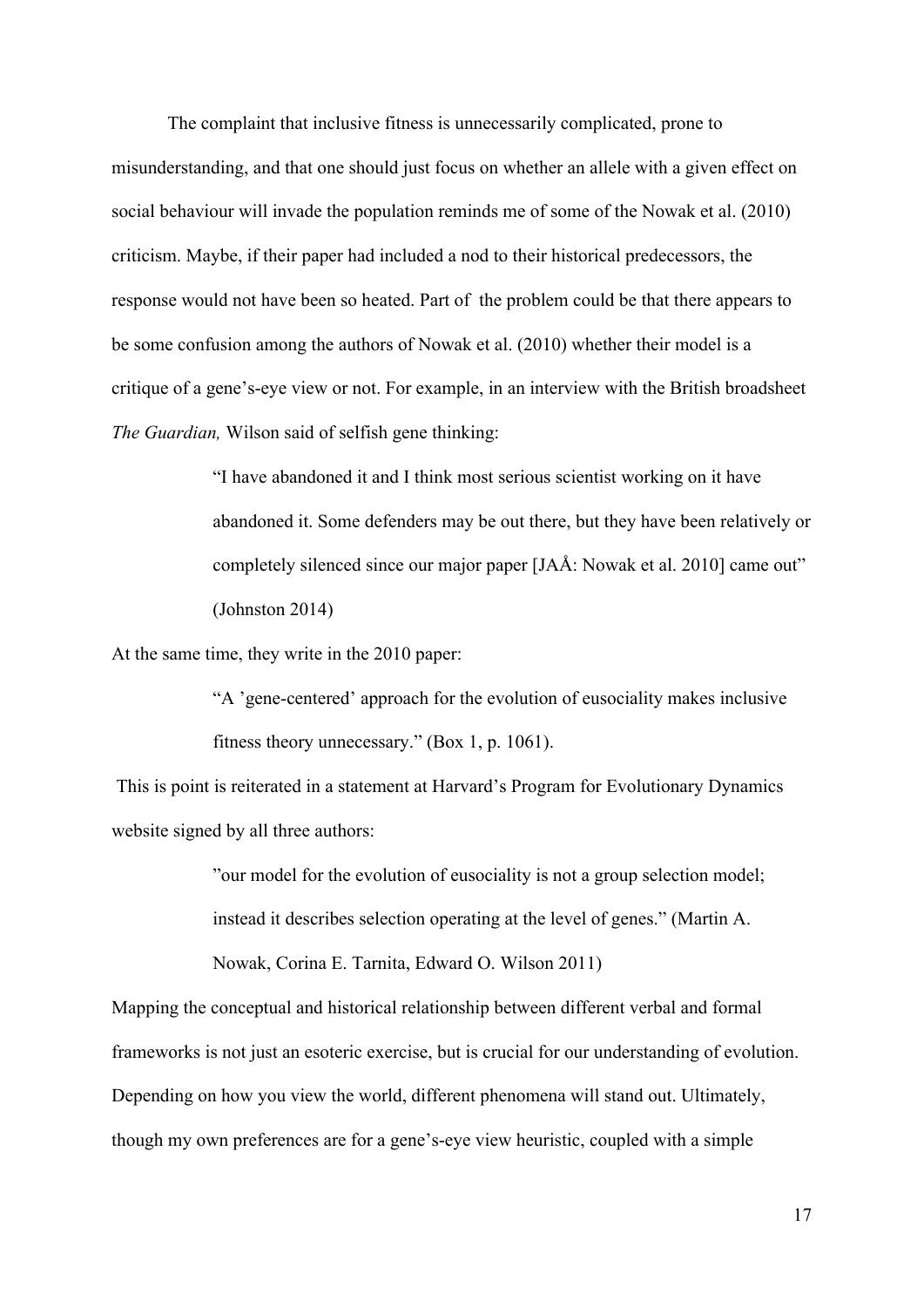population genetic model to show that the logic holds, I see great value in everything from game theory to more sophisticated population genetics. The models of Hamilton and those of this critics may carve up evolution and natural selection in different way, but both have and will continue to help us decipher the causes of social evolution.

## **Conclusion**

In the introductory essay to the 50<sup>th</sup> anniversary edition of Thomas Kuhn's *The Structure of Scientific Revolutions*, Ian Hacking describes biology as having replaced physics as science's "top dog". Physics used to have a very productive relationship with philosophy [\(Schilpp](https://paperpile.com/c/DdIufk/KAUrP) [2001\)](https://paperpile.com/c/DdIufk/KAUrP), but has in recent years been characterized by high profile public animosity, perhaps best exemplified by the declaration by Stephen Hawking that "philosophy is dead" [\(Hawking](https://paperpile.com/c/DdIufk/AUKRs) [and Mlodinow 2010\)](https://paperpile.com/c/DdIufk/AUKRs) and the ill-tempered exchange between David Albert [\(Albert 2012\)](https://paperpile.com/c/DdIufk/ws8ax) and Lawrence Krauss [\(Krauss 2012a\)](https://paperpile.com/c/DdIufk/TX8er) over the latter's book *A Universe from Nothing* [\(Krauss](https://paperpile.com/c/DdIufk/4Pn8e) [2012b\)](https://paperpile.com/c/DdIufk/4Pn8e). The 21<sup>st</sup> century may well belong to the life sciences, in the same way the  $20<sup>th</sup>$  is said to have been the century of physics. Luckily, contemporary evolutionary biology has a productive relationship with philosophy and in *The Philosophy of Social Evolution* Birch shows why philosophy will continue to be an integral part of the future of the study of social evolution.

## **Acknowledgements**

I thank Ellen Clarke for the invitation to write this review, and Andrew G. Clark and Carl Veller for comments and discussion on an earlier draft. I am supported by a fellowship from the Sweden-America Foundation.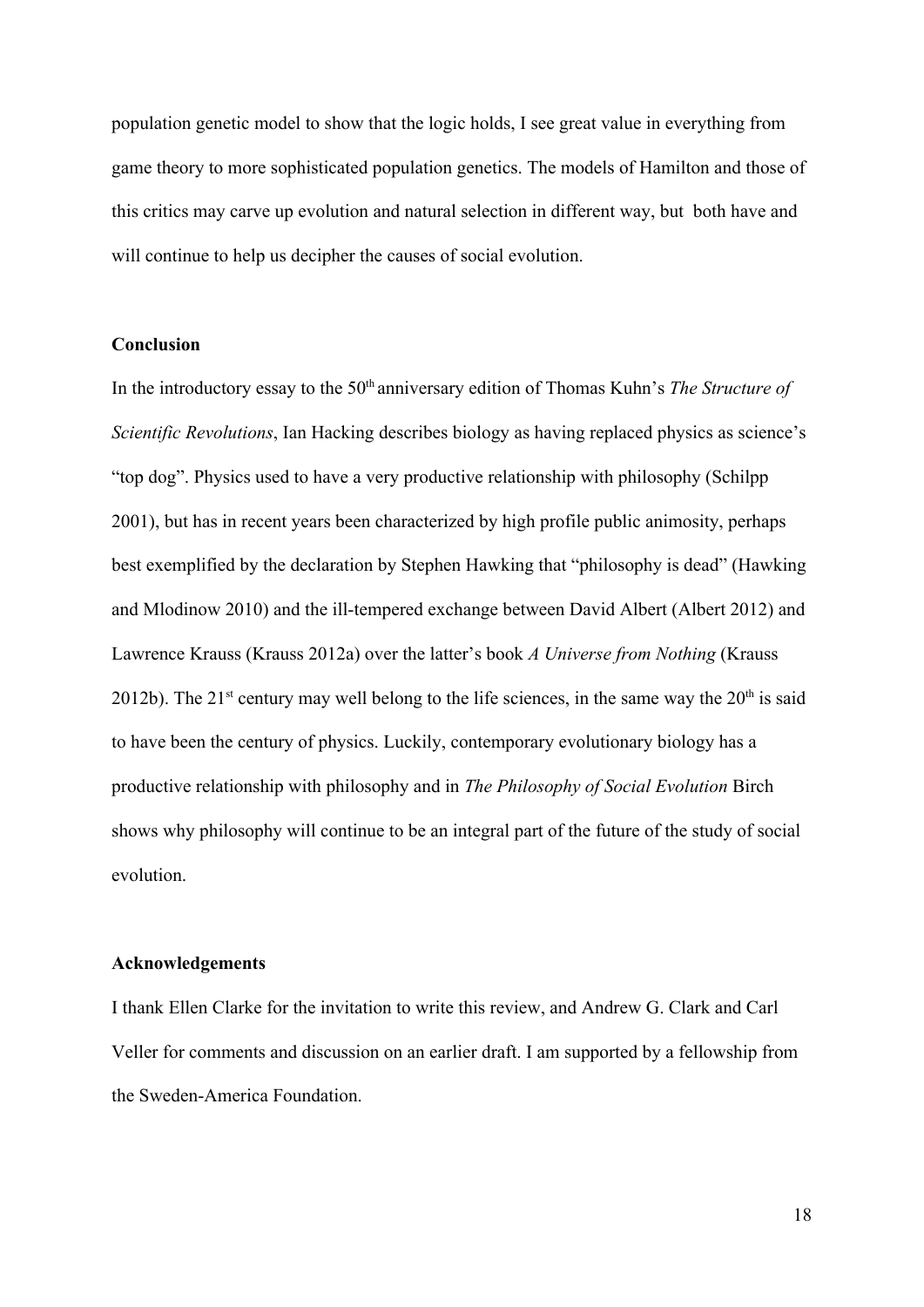# **References**

[Ågren, J. Arvid. 2013. "Sex, Spite, and Selfish Genes."](http://paperpile.com/b/DdIufk/ADJ6K) *[Journal of Genetics](http://paperpile.com/b/DdIufk/ADJ6K)* [92 \(2\): 341–43.](http://paperpile.com/b/DdIufk/ADJ6K) -. 2014. "Evolutionary Transitions in Individuality: Insights from Transposable [Elements."](http://paperpile.com/b/DdIufk/ZmxPg) *[Trends in Ecology & Evolution](http://paperpile.com/b/DdIufk/ZmxPg)* [29 \(2\): 90–96.](http://paperpile.com/b/DdIufk/ZmxPg)

[———. 2016a. "The Social Life of the Genome."](http://paperpile.com/b/DdIufk/LCmnQ) *[Trends in Ecology & Evolution](http://paperpile.com/b/DdIufk/LCmnQ)* [31 \(7\):](http://paperpile.com/b/DdIufk/LCmnQ) [494–95.](http://paperpile.com/b/DdIufk/LCmnQ)

[———. 2016b. "Selfish Genetic Elements and the Gene's-Eye View of Evolution."](http://paperpile.com/b/DdIufk/y22Jk) *[Current](http://paperpile.com/b/DdIufk/y22Jk) [Zoology](http://paperpile.com/b/DdIufk/y22Jk)* [62 \(6\): 659–65.](http://paperpile.com/b/DdIufk/y22Jk)

[Albert, David. 2012. "On the Origin of Everything."](http://paperpile.com/b/DdIufk/ws8ax) *[The New York Times](http://paperpile.com/b/DdIufk/ws8ax)*[, 20.](http://paperpile.com/b/DdIufk/ws8ax)

[Allen, Benjamin, Martin A. Nowak, and Edward O. Wilson. 2013. "Limitations of Inclusive](http://paperpile.com/b/DdIufk/SMIW7) [Fitness."](http://paperpile.com/b/DdIufk/SMIW7) *[Proceedings of the National Academy of Sciences of the United States of](http://paperpile.com/b/DdIufk/SMIW7) [America](http://paperpile.com/b/DdIufk/SMIW7)* [110 \(50\): 20135–39.](http://paperpile.com/b/DdIufk/SMIW7)

[Axelrod, R., and W. D. Hamilton. 1981. "The Evolution of Cooperation."](http://paperpile.com/b/DdIufk/fOZv2) *[Science](http://paperpile.com/b/DdIufk/fOZv2)* [211](http://paperpile.com/b/DdIufk/fOZv2) [\(4489\): 1390–96.](http://paperpile.com/b/DdIufk/fOZv2)

[Birch, Jonathan. 2014a. "Gene Mobility and the Concept of Relatedness."](http://paperpile.com/b/DdIufk/vu2ji) *[Biology &](http://paperpile.com/b/DdIufk/vu2ji) [Philosophy](http://paperpile.com/b/DdIufk/vu2ji)* [29 \(4\): 445–76.](http://paperpile.com/b/DdIufk/vu2ji)

- [———. 2014b. "Hamilton's Rule and Its Discontents."](http://paperpile.com/b/DdIufk/nyLwb) *[The British Journal for the](http://paperpile.com/b/DdIufk/nyLwb) [Philosophy of Science](http://paperpile.com/b/DdIufk/nyLwb)* [65 \(2\): 381–411.](http://paperpile.com/b/DdIufk/nyLwb)
- [———. 2017.](http://paperpile.com/b/DdIufk/MBFiO) *[The Philosophy of Social Evolution](http://paperpile.com/b/DdIufk/MBFiO)*[. Oxford: Oxford University Press.](http://paperpile.com/b/DdIufk/MBFiO)
- [Bourke, Andrew F. G. 2011.](http://paperpile.com/b/DdIufk/vD9sx) *[Principles of Social Evolution](http://paperpile.com/b/DdIufk/vD9sx)*[. Oxford University Press.](http://paperpile.com/b/DdIufk/vD9sx)

[Brandon, Robert N. 1990.](http://paperpile.com/b/DdIufk/v3oL6) *[Adaptation and Environment](http://paperpile.com/b/DdIufk/v3oL6)*[. Princeton University Press.](http://paperpile.com/b/DdIufk/v3oL6)

[Burt, Austin, and Robert Trivers. 2006.](http://paperpile.com/b/DdIufk/VccXh) *[Genes in Conflict: The Biology of Selfish Genetic](http://paperpile.com/b/DdIufk/VccXh) [Elements](http://paperpile.com/b/DdIufk/VccXh)*[. Harvard University Press.](http://paperpile.com/b/DdIufk/VccXh)

[Dawkins, R. 1976.](http://paperpile.com/b/DdIufk/A3eiw) *[The Selfish Gene Oxford University Press](http://paperpile.com/b/DdIufk/A3eiw)*[. Oxford University Press.](http://paperpile.com/b/DdIufk/A3eiw) [———. 1990. "Parasites, Desiderata Lists and the Paradox of the Organism."](http://paperpile.com/b/DdIufk/nN4Y4) *[Parasitology](http://paperpile.com/b/DdIufk/nN4Y4)* [100: 63–73.](http://paperpile.com/b/DdIufk/nN4Y4)

[Dawkins, Richard. 1982.](http://paperpile.com/b/DdIufk/HEIP8) *[The Extended Phenotype: The Long Reach of the Gene](http://paperpile.com/b/DdIufk/HEIP8)*[. Oxford](http://paperpile.com/b/DdIufk/HEIP8) [University Press.](http://paperpile.com/b/DdIufk/HEIP8)

[———. 2015.](http://paperpile.com/b/DdIufk/z9fy1) *[Brief Candle in the Dark: My Life in Science](http://paperpile.com/b/DdIufk/z9fy1)*[. Random House.](http://paperpile.com/b/DdIufk/z9fy1)

[Dennett, Daniel Clement. 1995.](http://paperpile.com/b/DdIufk/5Ebkv) *[Darwin's Dangerous Idea: Evolution and the Meanings of](http://paperpile.com/b/DdIufk/5Ebkv) [Life](http://paperpile.com/b/DdIufk/5Ebkv)*[. Simon & Schuster.](http://paperpile.com/b/DdIufk/5Ebkv)

[Edwards, A. W. F. 2014. "R.A. Fisher's Gene-Centred View of Evolution and the](http://paperpile.com/b/DdIufk/7BDIJ) [Fundamental Theorem of Natural Selection."](http://paperpile.com/b/DdIufk/7BDIJ) *[Biological Reviews of the Cambridge](http://paperpile.com/b/DdIufk/7BDIJ) [Philosophical Society](http://paperpile.com/b/DdIufk/7BDIJ)* [89 \(1\): 135–47.](http://paperpile.com/b/DdIufk/7BDIJ)

[Ewens, Warren J. 2010. "What Is the Gene Trying to Do?"](http://paperpile.com/b/DdIufk/KFX2V) *[The British Journal for the](http://paperpile.com/b/DdIufk/KFX2V) [Philosophy of Science](http://paperpile.com/b/DdIufk/KFX2V)* [62 \(1\). Oxford University Press: 155–76.](http://paperpile.com/b/DdIufk/KFX2V)

[Fisher, R. A. 1930.](http://paperpile.com/b/DdIufk/NPHAQ) *[The Genetical Theory of Natural Selection](http://paperpile.com/b/DdIufk/NPHAQ)*[. OUP Oxford.](http://paperpile.com/b/DdIufk/NPHAQ)

[Frank, S. A. 2012. "Natural Selection. IV. The Price Equation."](http://paperpile.com/b/DdIufk/tepc7) *[Journal of Evolutionary](http://paperpile.com/b/DdIufk/tepc7) [Biology](http://paperpile.com/b/DdIufk/tepc7)* [25 \(6\): 1002–19.](http://paperpile.com/b/DdIufk/tepc7)

[Gardner, A., and A. Grafen. 2009. "Capturing the Superorganism: A Formal Theory of Group](http://paperpile.com/b/DdIufk/DjNrY) [Adaptation."](http://paperpile.com/b/DdIufk/DjNrY) *[Journal of Evolutionary Biology](http://paperpile.com/b/DdIufk/DjNrY)* [22 \(4\): 659–71.](http://paperpile.com/b/DdIufk/DjNrY)

[Gardner, Andy. 2009. "Adaptation as Organism Design."](http://paperpile.com/b/DdIufk/txhsP) *[Biology Letters](http://paperpile.com/b/DdIufk/txhsP)* [5 \(6\): 861–64.](http://paperpile.com/b/DdIufk/txhsP) [———. 2011. "Kin Selection under Blending Inheritance."](http://paperpile.com/b/DdIufk/uMBDk) *[Journal of Theoretical Biology](http://paperpile.com/b/DdIufk/uMBDk)* [284 \(1\): 125–29.](http://paperpile.com/b/DdIufk/uMBDk)

[Gardner, A., S. A. West, and G. Wild. 2011. "The Genetical Theory of Kin Selection."](http://paperpile.com/b/DdIufk/vlYdd) *[Journal of Evolutionary Biology](http://paperpile.com/b/DdIufk/vlYdd)* [24 \(5\): 1020–43.](http://paperpile.com/b/DdIufk/vlYdd)

[Godfrey-Smith, Peter. 2009.](http://paperpile.com/b/DdIufk/sGhtd) *[Darwinian Populations and Natural Selection](http://paperpile.com/b/DdIufk/sGhtd)*[. Oxford](http://paperpile.com/b/DdIufk/sGhtd)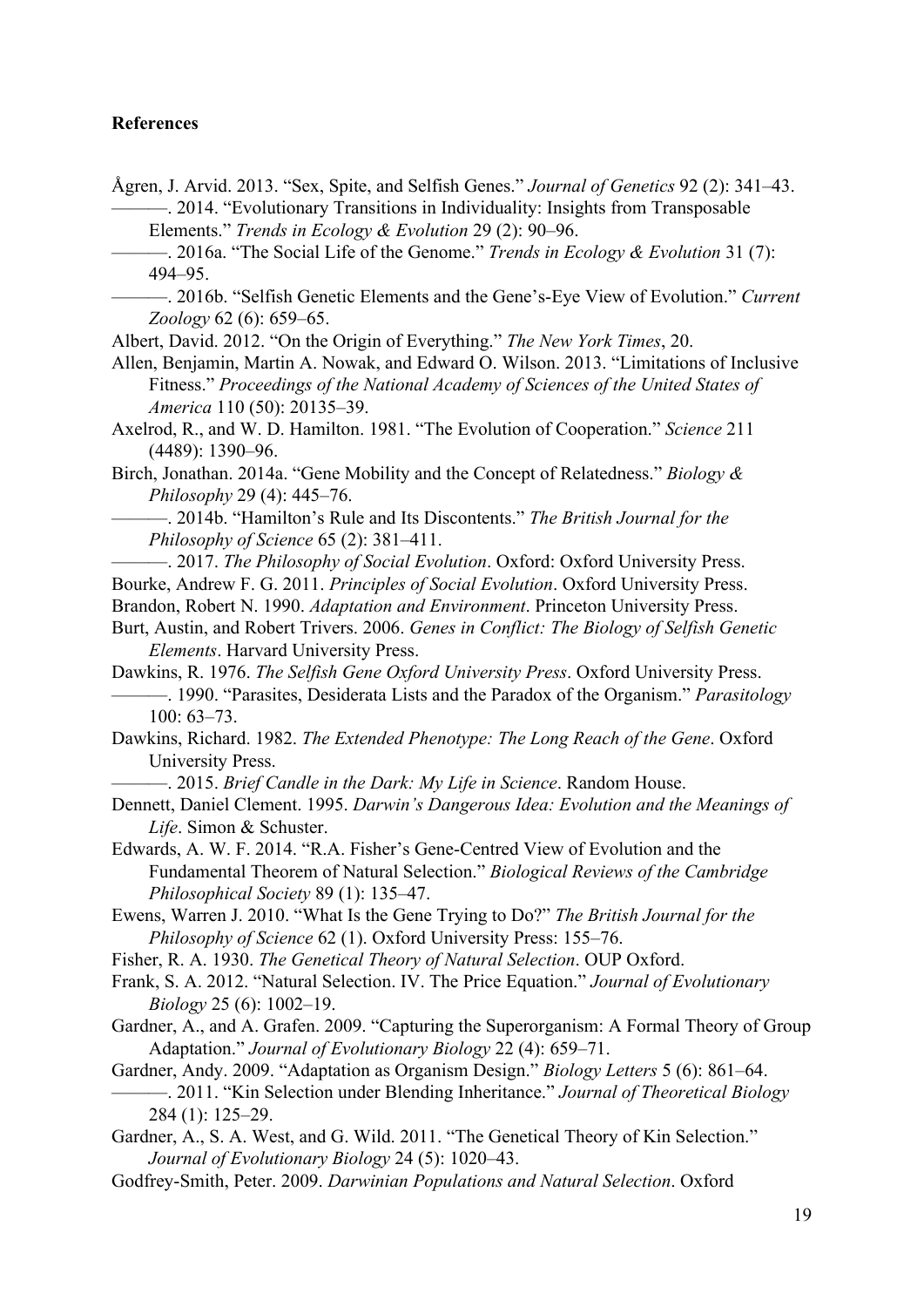[University Press.](http://paperpile.com/b/DdIufk/sGhtd)

- [Grafen, A. 2007. "The Formal Darwinism Project: A Mid](http://paperpile.com/b/DdIufk/b66Zz)-term Report." *[Journal of](http://paperpile.com/b/DdIufk/b66Zz) [Evolutionary Biology](http://paperpile.com/b/DdIufk/b66Zz)* [20 \(4\): 1243–54.](http://paperpile.com/b/DdIufk/b66Zz)
- [Grafen, Alan. 2014. "The Formal Darwinism Project in Outline."](http://paperpile.com/b/DdIufk/oPofR) *[Biology & Philosophy](http://paperpile.com/b/DdIufk/oPofR)* [29](http://paperpile.com/b/DdIufk/oPofR) [\(2\): 155–74.](http://paperpile.com/b/DdIufk/oPofR)
- [Haig, David. 2014. "Genetic Dissent and Individual Compromise."](http://paperpile.com/b/DdIufk/rwvFN) *[Biology & Philosophy](http://paperpile.com/b/DdIufk/rwvFN)* [29](http://paperpile.com/b/DdIufk/rwvFN) [\(2\): 233–39.](http://paperpile.com/b/DdIufk/rwvFN)
- [Hamilton, W. D. 1963. "The Evolution of Altruistic Behavior."](http://paperpile.com/b/DdIufk/F6bww) *[The American Naturalist](http://paperpile.com/b/DdIufk/F6bww)* [97](http://paperpile.com/b/DdIufk/F6bww) [\(896\): 354–56.](http://paperpile.com/b/DdIufk/F6bww)
	- [———. 1964. "The Genetical Evolution of Social Behaviour. I and II."](http://paperpile.com/b/DdIufk/ujyTF) *[Journal of](http://paperpile.com/b/DdIufk/ujyTF) [Theoretical Biology](http://paperpile.com/b/DdIufk/ujyTF)* [7 \(1\): 1–52.](http://paperpile.com/b/DdIufk/ujyTF)
	- [———. 1972. "Altruism and Related Phenomena, Mainly in Social Insects."](http://paperpile.com/b/DdIufk/lToZJ) *[Annual Review](http://paperpile.com/b/DdIufk/lToZJ) [of Ecology and Systematics](http://paperpile.com/b/DdIufk/lToZJ)* [3: 193–232.](http://paperpile.com/b/DdIufk/lToZJ)
- [———. 1977. "'The Selfish Gene.'"](http://paperpile.com/b/DdIufk/uyNxC) *[Nature](http://paperpile.com/b/DdIufk/uyNxC)* [267: 102.](http://paperpile.com/b/DdIufk/uyNxC)
- [Hamilton, William D. 1996.](http://paperpile.com/b/DdIufk/4xksM) *[Narrow Roads of Gene Land: Volume 1: Evolution of Social](http://paperpile.com/b/DdIufk/4xksM) [Behaviour](http://paperpile.com/b/DdIufk/4xksM)*[. Oxford University Press.](http://paperpile.com/b/DdIufk/4xksM)
- [Hawking, Stephen, and Leonard Mlodinow. 2010. "The Grand Design: New Answers to the](http://paperpile.com/b/DdIufk/AUKRs) [Ultimate Question of Life." Bantam Books.](http://paperpile.com/b/DdIufk/AUKRs)
- [Horgan, John. 2015. "Nobel Laureate Steven Weinberg Still Dreams of Final Theory."](http://paperpile.com/b/DdIufk/yYcEv) [Scientific American Blog Network. 2015.](http://paperpile.com/b/DdIufk/yYcEv) [https://blogs.scientificamerican.com/cross-check/nobel-laureate-steven-weinberg-still-dr](https://blogs.scientificamerican.com/cross-check/nobel-laureate-steven-weinberg-still-dreams-of-final-theory/) [eams-of-final-theory/](https://blogs.scientificamerican.com/cross-check/nobel-laureate-steven-weinberg-still-dreams-of-final-theory/)[.](http://paperpile.com/b/DdIufk/yYcEv)
- [Johnston, Chris. 2014. "Biological Warfare Flares up Again between EO Wilson and Richard](http://paperpile.com/b/DdIufk/nOZZZ) [Dawkins."](http://paperpile.com/b/DdIufk/nOZZZ) *[The Guardian](http://paperpile.com/b/DdIufk/nOZZZ)*[, November 7, 2014.](http://paperpile.com/b/DdIufk/nOZZZ) [http://www.theguardian.com/science/2014/nov/07/richard-dawkins-labelled-journalist-b](http://www.theguardian.com/science/2014/nov/07/richard-dawkins-labelled-journalist-by-eo-wilson) [y-eo-wilson](http://www.theguardian.com/science/2014/nov/07/richard-dawkins-labelled-journalist-by-eo-wilson)[.](http://paperpile.com/b/DdIufk/nOZZZ)
- [Kerr, Benjamin, and Peter Godfrey-Smith. 2002. "Individualist and Multi-Level Perspectives](http://paperpile.com/b/DdIufk/skZVz) [on Selection in Structured Populations."](http://paperpile.com/b/DdIufk/skZVz) *[Biology and Philosophy](http://paperpile.com/b/DdIufk/skZVz)* [17 \(4\): 477–517.](http://paperpile.com/b/DdIufk/skZVz)
- [Kohn, Marek. 2004.](http://paperpile.com/b/DdIufk/VXjdr) *[A Reason for Everything: Natural Selection and the English](http://paperpile.com/b/DdIufk/VXjdr) [Imagination](http://paperpile.com/b/DdIufk/VXjdr)*[. Faber & Faber.](http://paperpile.com/b/DdIufk/VXjdr)
- [Krauss, Lawrence M. 2012a. "The Consolation of Philosophy."](http://paperpile.com/b/DdIufk/TX8er) *[Scientific American](http://paperpile.com/b/DdIufk/TX8er)* [27.](http://paperpile.com/b/DdIufk/TX8er) [———. 2012b.](http://paperpile.com/b/DdIufk/4Pn8e) *[A Universe From Nothing](http://paperpile.com/b/DdIufk/4Pn8e)*[. Simon and Schuster.](http://paperpile.com/b/DdIufk/4Pn8e)
- [Lande, Russell, and Stevan J. Arnold. 1983. "The Measurment Selection on Correlated](http://paperpile.com/b/DdIufk/XOCu3) [Characters."](http://paperpile.com/b/DdIufk/XOCu3) *[Evolution](http://paperpile.com/b/DdIufk/XOCu3)* [37 \(6\): 1210–26.](http://paperpile.com/b/DdIufk/XOCu3)
- [Lewontin, R. C. 1977. "'The Selfish Gene.'"](http://paperpile.com/b/DdIufk/otuj9) *[Nature](http://paperpile.com/b/DdIufk/otuj9)* [267. Nature Publishing Group: 202.](http://paperpile.com/b/DdIufk/otuj9)
- [Lloyd, Elisabeth Anne. 1988.](http://paperpile.com/b/DdIufk/6SY47) *[The Structure and Confirmation of Evolutionary Theory](http://paperpile.com/b/DdIufk/6SY47)*[.](http://paperpile.com/b/DdIufk/6SY47) [Greenwood Press.](http://paperpile.com/b/DdIufk/6SY47)
- [Marshall, James A. R. 2015.](http://paperpile.com/b/DdIufk/0qYT8) *[Social Evolution and Inclusive Fitness Theory: An Introduction](http://paperpile.com/b/DdIufk/0qYT8)*[.](http://paperpile.com/b/DdIufk/0qYT8) [Princeton University Press.](http://paperpile.com/b/DdIufk/0qYT8)
- [Marshall, Richard. 2016. "From A Biological Point Of View, and Then Some." 3:AM](http://paperpile.com/b/DdIufk/oeOL5) [Magazine. October 9, 2016.](http://paperpile.com/b/DdIufk/oeOL5) <http://www.3ammagazine.com/3am/biological-point-view/>[.](http://paperpile.com/b/DdIufk/oeOL5)
- [Martin A. Nowak, Corina E. Tarnita, Edward O. Wilson. 2011. "A Brief Statement about](http://paperpile.com/b/DdIufk/9cspl) [Inclusive Fitness and Eusociality."](http://paperpile.com/b/DdIufk/9cspl)
	- [http://ped.fas.harvard.edu/files/ped/files/inclusivefitness\\_statement\\_1\\_0.pdf](http://ped.fas.harvard.edu/files/ped/files/inclusivefitness_statement_1_0.pdf)[.](http://paperpile.com/b/DdIufk/9cspl)
- [Maynard Smith, J. 1987. "How to Model Evolution." In](http://paperpile.com/b/DdIufk/8Igzv) *[The Latest on the Best: Essays on](http://paperpile.com/b/DdIufk/8Igzv) [Evolution and Optimality](http://paperpile.com/b/DdIufk/8Igzv)*[, edited by John Dupré, 119–31. MIT Press.](http://paperpile.com/b/DdIufk/8Igzv)
- [Maynard Smith, John. 1975. "Survival through Suicide."](http://paperpile.com/b/DdIufk/3yhix) *[New Scientist](http://paperpile.com/b/DdIufk/3yhix)* [, 496.](http://paperpile.com/b/DdIufk/3yhix)
- [———. 1997 Interview by Richard Dawkins. Web of Stories.](http://paperpile.com/b/DdIufk/0aMaP)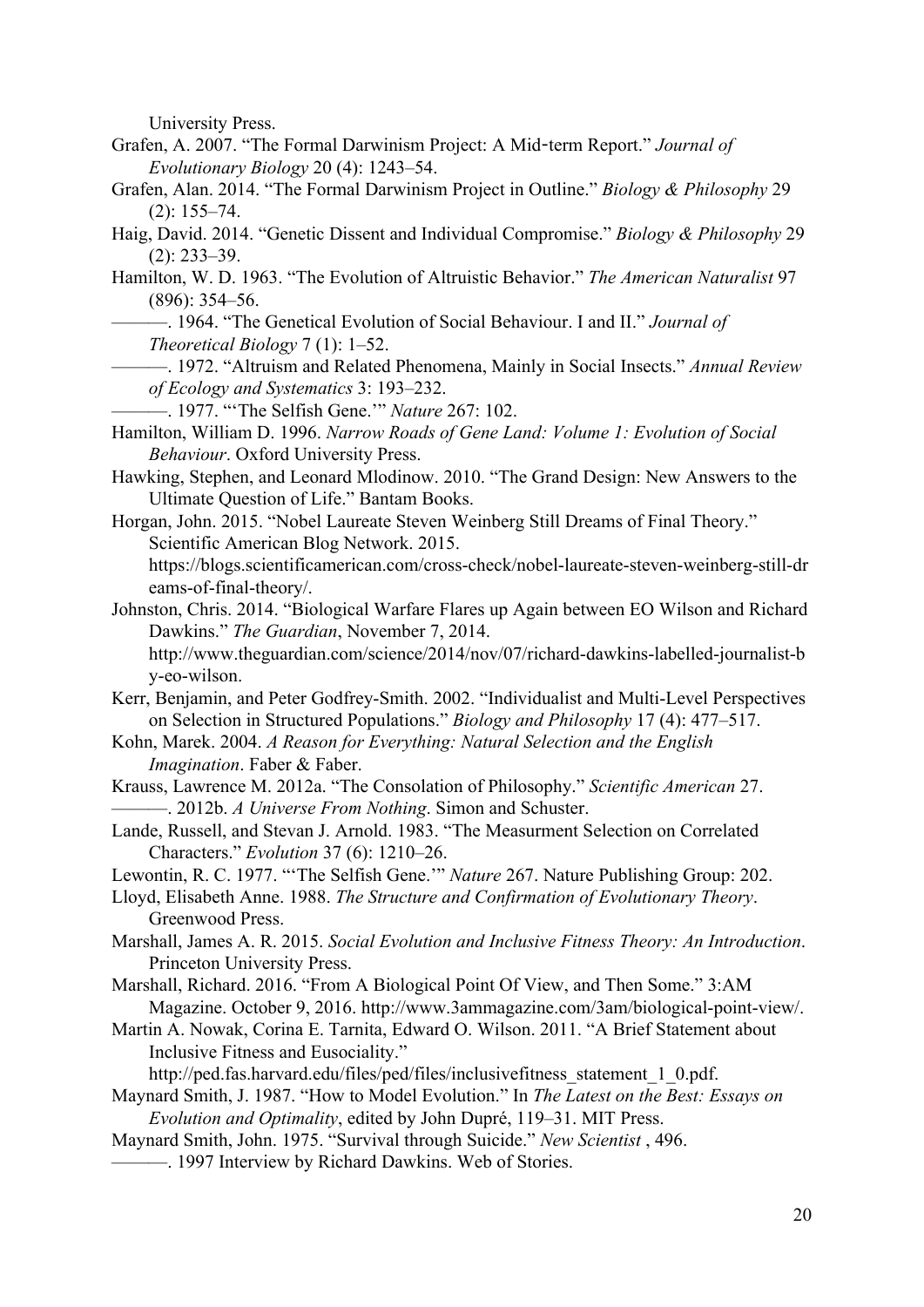<https://www.webofstories.com/play/john.maynard.smith/40>[.](http://paperpile.com/b/DdIufk/0aMaP)

[———. 2002. "Commentary on Kerr and Godfrey-Smith."](http://paperpile.com/b/DdIufk/I2kaB) *[Biology and Philosophy](http://paperpile.com/b/DdIufk/I2kaB)* [17 \(4\):](http://paperpile.com/b/DdIufk/I2kaB) [523–27.](http://paperpile.com/b/DdIufk/I2kaB)

- [Maynard Smith, John, and Eörs Szathmáry. 1995.](http://paperpile.com/b/DdIufk/hNSSN) *[The Major Transitions in Evolution](http://paperpile.com/b/DdIufk/hNSSN)*[.](http://paperpile.com/b/DdIufk/hNSSN) [Oxford University Press.](http://paperpile.com/b/DdIufk/hNSSN)
- [Nowak, Martin A., Corina E. Tarnita, and Edward O. Wilson. 2010. "The Evolution of](http://paperpile.com/b/DdIufk/nxmfg) [Eusociality."](http://paperpile.com/b/DdIufk/nxmfg) *[Nature](http://paperpile.com/b/DdIufk/nxmfg)* [466 \(7310\): 1057–62.](http://paperpile.com/b/DdIufk/nxmfg)

[Okasha, Samir. 2006.](http://paperpile.com/b/DdIufk/yQMZl) *[Evolution and the Levels of Selection](http://paperpile.com/b/DdIufk/yQMZl)*[. Clarendon Press.](http://paperpile.com/b/DdIufk/yQMZl) [———. 2008. "Fisher's Fundamental Theorem of Natural Selection—A Philosophical](http://paperpile.com/b/DdIufk/yuSyB) [Analysis."](http://paperpile.com/b/DdIufk/yuSyB) *[The British Journal for the Philosophy of Science](http://paperpile.com/b/DdIufk/yuSyB)* [59 \(3\). Oxford University](http://paperpile.com/b/DdIufk/yuSyB) [Press: 319–51.](http://paperpile.com/b/DdIufk/yuSyB)

- [Pradeu, Thomas. 2017. "Thirty Years of Biology & Philosophy: Philosophy of Which](http://paperpile.com/b/DdIufk/dIvoN) [Biology?"](http://paperpile.com/b/DdIufk/dIvoN) *[Biology & Philosophy](http://paperpile.com/b/DdIufk/dIvoN)* [32 \(2\): 149–67.](http://paperpile.com/b/DdIufk/dIvoN)
- [Price, G. R. 1970. "Selection and Covariance."](http://paperpile.com/b/DdIufk/3zaF9) *[Nature](http://paperpile.com/b/DdIufk/3zaF9)* [227 \(5257\): 520–21.](http://paperpile.com/b/DdIufk/3zaF9)
- [Queller, David C. 1992. "A General Model for Kin Selection."](http://paperpile.com/b/DdIufk/x671s) *[Evolution](http://paperpile.com/b/DdIufk/x671s)* [46 \(2\): 376–80.](http://paperpile.com/b/DdIufk/x671s)

[Schilpp, Paul Arthur. 2001.](http://paperpile.com/b/DdIufk/KAUrP) *[Albert Einstein: Philosopher-Scientist](http://paperpile.com/b/DdIufk/KAUrP)*[. Fine Communications.](http://paperpile.com/b/DdIufk/KAUrP)

- [Segerstrale, Ullica. 2013.](http://paperpile.com/b/DdIufk/RG4tB) *[Nature's Oracle: The Life and Work of W.D. Hamilton](http://paperpile.com/b/DdIufk/RG4tB)*[. Oxford](http://paperpile.com/b/DdIufk/RG4tB) [University Press.](http://paperpile.com/b/DdIufk/RG4tB)
- [Servedio, Maria R., Yaniv Brandvain, Sumit Dhole, Courtney L. Fitzpatrick, Emma E.](http://paperpile.com/b/DdIufk/G3sYT) [Goldberg, Caitlin A. Stern, Jeremy Van Cleve, and D. Justin Yeh. 2014. "Not Just a](http://paperpile.com/b/DdIufk/G3sYT) [Theory—The Utility of Mathematical Models in Evolutionary Biology."](http://paperpile.com/b/DdIufk/G3sYT) *[PLoS Biology](http://paperpile.com/b/DdIufk/G3sYT)* [12 \(12\). Public Library of Science: e1002017.](http://paperpile.com/b/DdIufk/G3sYT)
- [Sober, Elliott. 1984.](http://paperpile.com/b/DdIufk/hkSKw) *[The Nature of Selection: Evolutionary Theory in Philosophical Focus](http://paperpile.com/b/DdIufk/hkSKw)*[.](http://paperpile.com/b/DdIufk/hkSKw) [MIT Press.](http://paperpile.com/b/DdIufk/hkSKw)
- [Taylor, Peter D., and Steven A. Frank. 1996. "How to Make a Kin Selection Model."](http://paperpile.com/b/DdIufk/9PCNF) *[Journal](http://paperpile.com/b/DdIufk/9PCNF) [of Theoretical Biology](http://paperpile.com/b/DdIufk/9PCNF)* [180 \(1\): 27–37.](http://paperpile.com/b/DdIufk/9PCNF)
- [Veelen, Matthijs van, Benjamin Allen, Moshe Hoffman, Burton Simon, and Carl Veller.](http://paperpile.com/b/DdIufk/tfbg0) [2017. "Hamilton's Rule."](http://paperpile.com/b/DdIufk/tfbg0) *[Journal of Theoretical Biology](http://paperpile.com/b/DdIufk/tfbg0)* [414: 176–230.](http://paperpile.com/b/DdIufk/tfbg0)
- [West, Stuart A., and Andy Gardner. 2013. "Adaptation and Inclusive Fitness."](http://paperpile.com/b/DdIufk/Gxo42) *[Current](http://paperpile.com/b/DdIufk/Gxo42) [Biology](http://paperpile.com/b/DdIufk/Gxo42)* [23 \(13\): R577–84.](http://paperpile.com/b/DdIufk/Gxo42)
- [Wild, Geoff, and Arne Traulsen. 2007. "The Different Limits of Weak Selection and the](http://paperpile.com/b/DdIufk/5FNuz) [Evolutionary Dynamics of Finite Populations."](http://paperpile.com/b/DdIufk/5FNuz) *[Journal of Theoretical Biology](http://paperpile.com/b/DdIufk/5FNuz)* [247 \(2\):](http://paperpile.com/b/DdIufk/5FNuz) [382–90.](http://paperpile.com/b/DdIufk/5FNuz)

[Williams, George C. 1966.](http://paperpile.com/b/DdIufk/mrMzh) *[Adaptation and Natural Selection: A Critique of Some Current](http://paperpile.com/b/DdIufk/mrMzh) [Evolutionary Thought](http://paperpile.com/b/DdIufk/mrMzh)*[. Princeton University Press.](http://paperpile.com/b/DdIufk/mrMzh)

- [Wimsatt, William C. 1970. "Adaptation and Natural Selection: A Critique of Some Current](http://paperpile.com/b/DdIufk/ipIMQ) [Evolutionary Thought."](http://paperpile.com/b/DdIufk/ipIMQ) *[Philosophy of Science](http://paperpile.com/b/DdIufk/ipIMQ)* [37 \(4\): 620–23.](http://paperpile.com/b/DdIufk/ipIMQ)
- [Zuk, Marlene. 2000. "Noted Biologist Bill Hamilton Dies."](http://paperpile.com/b/DdIufk/tJwHN) *[Evolution](http://paperpile.com/b/DdIufk/tJwHN)* [54 \(3\): 1075–76.](http://paperpile.com/b/DdIufk/tJwHN)